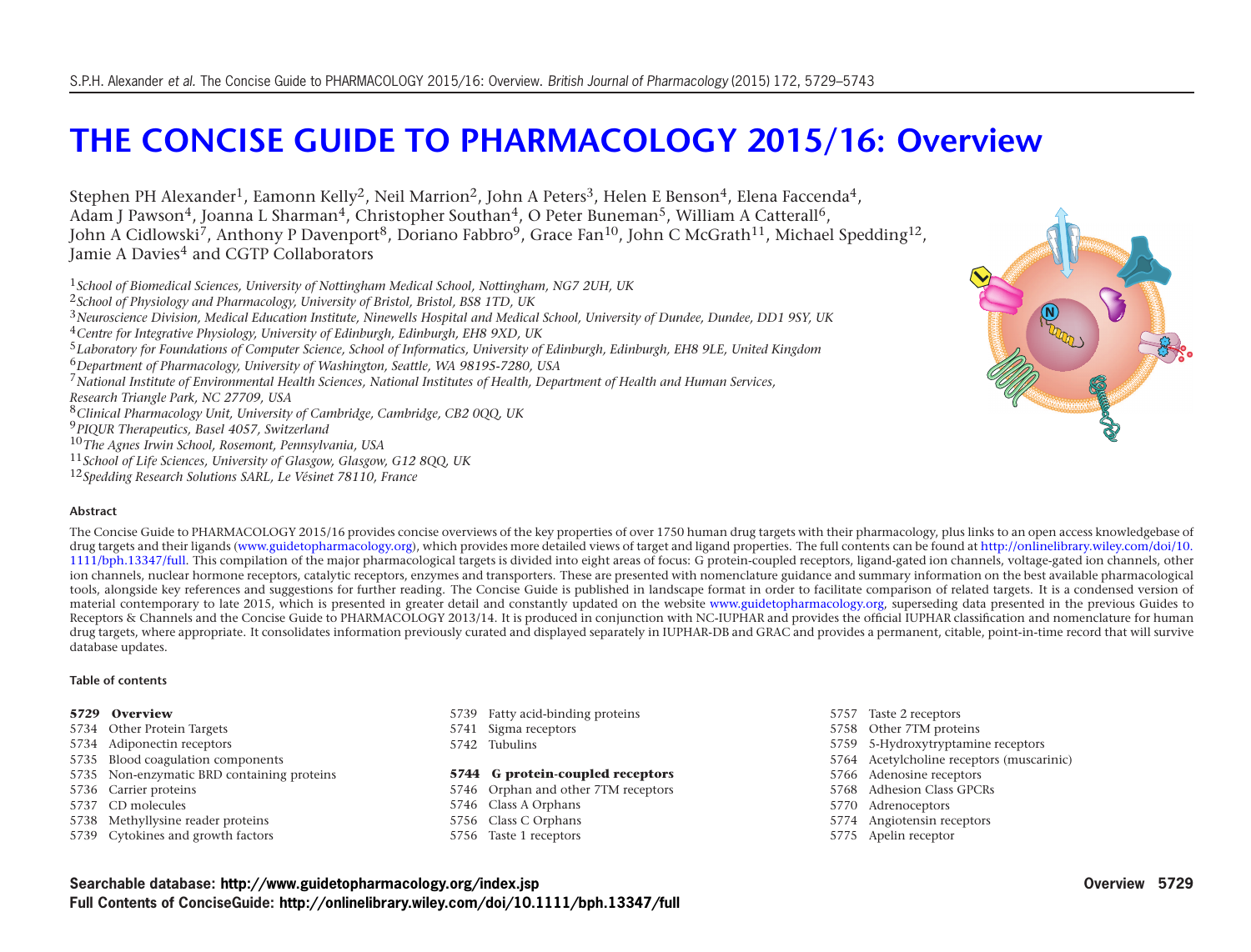- 5777 Bile acid receptor
- 5778 Bombesin receptors
- 5780 Bradykinin receptors
- 5781 Calcitonin receptors
- 5783 Calcium-sensing receptors
- 5784 Cannabinoid receptors
- 5785 Chemerin receptor
- 5785 Chemokine receptors
- 5791 Cholecystokinin receptors
- 5792 Class Frizzled GPCRs
- 5793 Complement peptide receptors
- 5795 Corticotropin-releasing factor receptors
- 5796 Dopamine receptors
- 5798 Endothelin receptors
- 5799 G protein-coupled estrogen receptor
- 5800 Formylpeptide receptors
- 5801 Free fatty acid receptors
- 5803 GABAB receptors
- 5805 Galanin receptors
- 5806 Ghrelin receptor
- 5807 Glucagon receptor family
- 5809 Glycoprotein hormone receptors
- 5810 Gonadotrophin-releasing hormone receptors
- 5811 GPR18, GPR55 and GPR119
- 5812 Histamine receptors
- 5814 Hydroxycarboxylic acid receptors
- 5815 Kisspeptin receptor
- 5816 Leukotriene receptors
- 5818 Lysophospholipid (LPA) receptors
- 5819 Lysophospholipid (S1P) receptors
- 5820 Melanin-concentrating hormone receptors
- 5821 Melanocortin receptors
- 5822 Melatonin receptors
- 5823 Metabotropic glutamate receptors
- 5826 Motilin receptor
- 5827 Neuromedin U receptors
- 5828 Neuropeptide FF/neuropeptide AF receptors
- 5829 Neuropeptide S receptor
- 5828 Neuropeptide W/neuropeptide B receptors
- 5830 Neuropeptide Y receptors
- 5832 Neurotensin receptors
- 5833 Opioid receptors
- 5835 Orexin receptors
- 5836 Oxoglutarate receptor
- 5836 P2Y receptors
- 5838 Parathyroid hormone receptors
- 5839 Platelet-activating factor receptor
- 5840 Prokineticin receptors
- 5841 Prolactin-releasing peptide receptor
- 5842 Prostanoid receptors
- 5844 Proteinase-activated receptors
- 5846 QRFP receptor
- 5846 Relaxin family peptide receptors
- 5848 Somatostatin receptors
- 5850 Succinate receptor
- 5850 Tachykinin receptors
- 5852 Thyrotropin-releasing hormone receptors
- 5852 Trace amine receptor
- 5854 Urotensin receptor
- 5854 Vasopressin and oxytocin receptors
- 5856 VIP and PACAP receptors

### **5870 Ligand-Gated Ion Channels**

- 5871 5-HT3 receptors
- 5873 Acid-sensing (proton-gated) ion channels (ASICs)
- 5875 Epithelial sodium channels (ENaC)
- 5877 GABAA receptors
- 5882 Glycine receptors
- 5885 Ionotropic glutamate receptors
- 5891 IP3 receptor
- 5891 Nicotinic acetylcholine receptors
- 5896 P2X receptors
- 5898 Ryanodine receptor
- 5900 ZAC

### **5904 Voltage-gated ion channels**

- 5905 CatSper and Two-Pore channels
- 5907 Cyclic nucleotide-regulated channels
- 5909 Potassium channels
- 5910 Calcium-activated potassium channels
- 5912 Inwardly rectifying potassium channels
- 5915 Two-P potassium channels
- 5917 Voltage-gated potassium channels
- 5920 Transient Receptor Potential channels
- 5934 Voltage-gated calcium channels
- 5936 Voltage-gated proton channel
- 5937 Voltage-gated sodium channels

### **5942 Other ion channels**

- 5943 Aquaporins
- 5944 Chloride channels
- 5944 ClC family
- 5947 CFTR

**Full Contents of ConciseGuide: <http://onlinelibrary.wiley.com/doi/10.1111/bph.13347/full>**

- 5948 Calcium activated chloride channel
- 5949 Maxi chloride channel
- 5950 Volume regulated chloride channels
- 5952 Connexins and Pannexins
- 5954 Sodium leak channel, non-selective

**Searchable database: <http://www.guidetopharmacology.org/index.jsp> Overview 5730**

### **5956 Nuclear hormone receptors**

5958 1A. Thyroid hormone receptors

5962 1F. Retinoic acid-related orphans 5963 1H. Liver X receptor-like receptors 5964 1I. Vitamin D receptor-like receptors 5965 2A. Hepatocyte nuclear factor-4 receptors

5959 1B. Retinoic acid receptors

5961 1D. Rev-Erb receptors

5966 2B. Retinoid X receptors 5967 2C. Testicular receptors 5968 2E. Tailless-like receptors 5969 2F. COUP-TF-like receptors 5970 3B. Estrogen-related receptors

5974 0B. DAX-like receptors 5975 Steroid hormone receptors 5975 3A. Estrogen receptors 5976 3C. 3-Ketosteroid receptors **5979 Catalytic receptors** 5981 Cytokine receptor family 5981 IL-2 receptor family 5983 IL-3 receptor family 5983 IL-6 receptor family 5985 IL-12 receptor family 5985 Prolactin receptor family 5986 Interferon receptor family 5987 IL-10 receptor family

5960 1C. Peroxisome proliferator-activated receptors

5971 4A. Nerve growth factor IB-like receptors 5972 5A. Fushi tarazu F1-like receptors<br>5973 6A. Germ cell nuclear factor recer 6A. Germ cell nuclear factor receptors

5988 Immunoglobulin-like family of IL-1 receptors<br>5989 IL-17 receptor family

5999 Receptor serine/threonine kinase (RSTK) family 6000 Type I receptor serine/threonine kinases 6001 Type II receptor serine/threonine kinases 6001 Type III receptor serine/threonine kinases

6004 Type I RTKs: ErbB (epidermal growth factor) receptor

6005 Type III RTKs: PDGFR, CSFR, Kit, FLT3 receptor family 6007 Type IV RTKs: VEGF (vascular endothelial growth factor)

Natriuretic peptide receptor family

IL-17 receptor family 5990 GDNF receptor family

5996 Pattern recognition receptors 5996 Toll-like receptor family<br>5997 NOD-like receptor famil NOD-like receptor family

6002 RSTK functional heteromers 6003 Receptor tyrosine kinases

6005 Type II RTKs: Insulin receptor family

5991 Integrins

family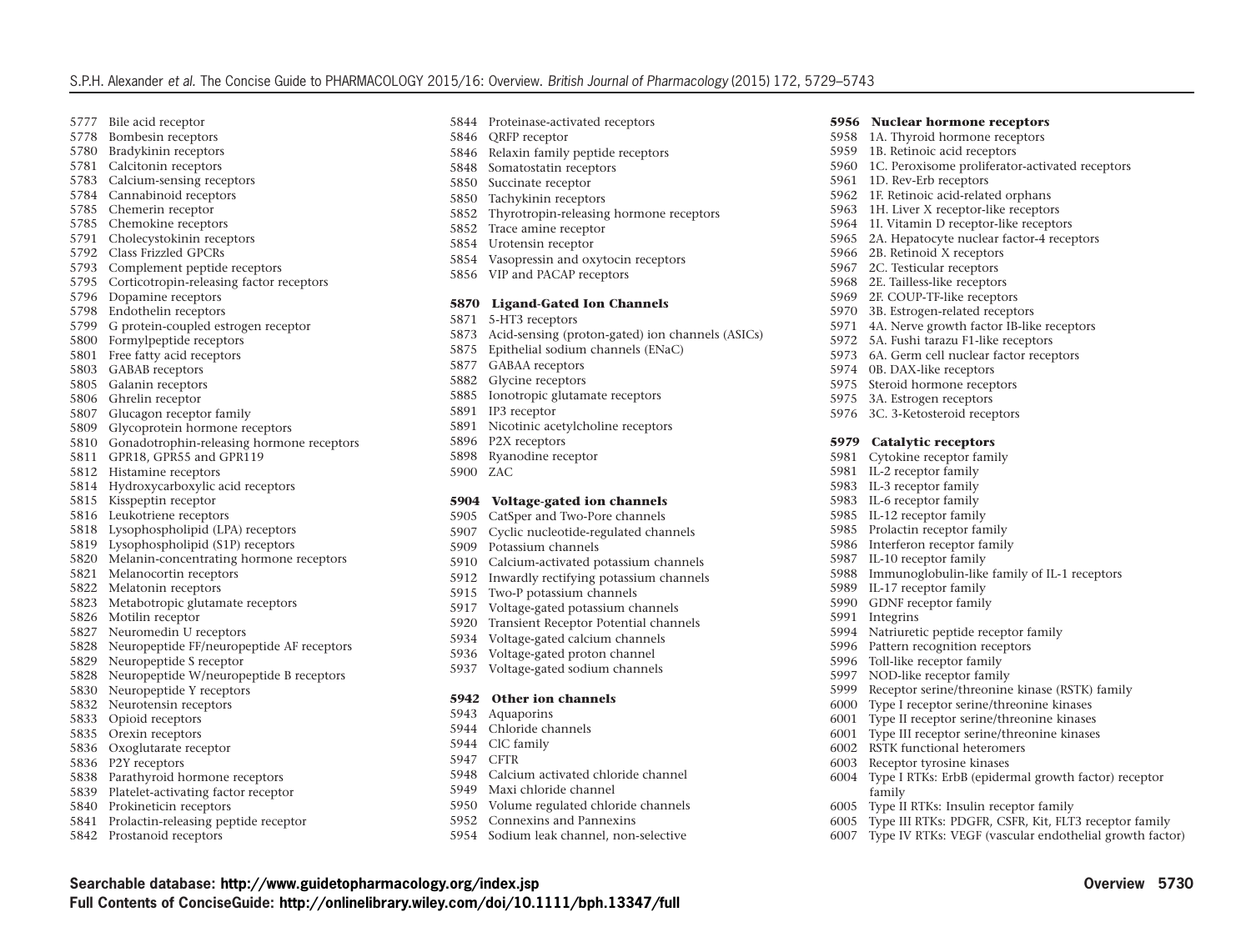receptor family

- 6008 Type V RTKs: FGF (fibroblast growth factor) receptor family
- 6008 Type VI RTKs: PTK7/CCK4
- 6009 Type VII RTKs: Neurotrophin receptor/Trk family
- 6010 Type VIII RTKs: ROR family
- 6010 Type IX RTKs: MuSK
- 6010 Type X RTKs: HGF (hepatocyte growth factor) receptor family
- 6011 Type XI RTKs: TAM (TYRO3-, AXL- and MER-TK) receptor family
- 6012 Type XII RTKs: TIE family of angiopoietin receptors
- 6012 Type XIII RTKs: Ephrin receptor family
- 6013 Type XIV RTKs: RET
- 6014 Type XV RTKs: RYK
- 6014 Type XVI RTKs: DDR (collagen receptor) family
- 6015 Type XVII RTKs: ROS receptors
- 6015 Type XVIII RTKs: LMR family
- 6016 Type XIX RTKs: Leukocyte tyrosine kinase (LTK) receptor family
- 6016 Type XX RTKs: STYK1
- 6017 Receptor tyrosine phosphatases (RTP)
- 6018 Tumour necrosis factor (TNF) receptor family

#### **6024 Enzymes**

6028 Protein Kinases (EC 2.7.x.x) 6028 Rho kinase 6029 Protein kinase C (PKC) 6029 Alpha subfamily 6029 Delta subfamily 6030 Eta subfamily 6030 FRAP subfamily 6031 CDK4 subfamily 6031 GSK subfamily 6032 Polo-like kinase (PLK) family 6032 STE7 family 6033 Abl family 6033 Ack family 6034 Janus kinase (JakA) family 6034 Src family 6035 Tec family 6035 RAF family 6036 Peptidases and proteinases 6036 A1: Pepsin 6037 A22: Presenilin 6037 C14: Caspase 6037 M1: Aminopeptidase N 6038 M2: Angiotensin-converting (ACE and ACE2) 6038 M10: Matrix metallopeptidase 6039 M12: Astacin/Adamalysin 6039 M28: Aminopeptidase Y

- 6040 M19: Membrane dipeptidase
- 6040 S1: Chymotrypsin
- 6041 T1: Proteasome
- 6042 S8: Subtilisin
- 6042 S9: Prolyl oligopeptidase
- 6042 Acetylcholine turnover
- 6044 Adenosine turnover
- 6045 Amino acid hydroxylases
- 6046 L-Arginine turnover
- 6047 Arginase
- 6047 Arginine:glycine amidinotransferase
- 6047 Dimethylarginine dimethylaminohydrolases
- 6048 Nitric oxide synthases
- 6048 Carboxylases and decarboxylases
- 6049 Carboxylases
- 6050 Decarboxylases
- 6052 Catecholamine turnover
- 6055 Ceramide turnover
- 6055 Serine palmitoyltransferase
- 6056 Ceramide synthase
- 6057 Sphingolipid  $\Delta^4$ -desaturase
- 6058 Sphingomyelin synthase
- 6058 Sphingomyelin phosphodiesterase
- 6059 Neutral sphingomyelinase coupling factors
- Ceramide glucosyltransferase
- 6060 Acid ceramidase
- 6060 Neutral ceramidases
- 6061 Alkaline ceramidases
- 6061 Ceramide kinase
- 6062 Chromatin modifying enzymes
- 6062 2.1.1.- Protein arginine N-methyltransferases
- 6062 3.5.1.- Histone deacetylases (HDACs)
- 6063 Cyclic nucleotide turnover
- 6063 Adenylyl cyclases
- 6064 Soluble guanylyl cyclase
- 6065 Exchange protein activated by cyclic AMP (Epac)
- 6066 Phosphodiesterases, 3',5'-cyclic nucleotide
- 6069 Cytochrome P450
- 6069 CYP1 family
- 6070 CYP2 family
- 6070 CYP3 family
- 6071 CYP4 family
- 6072 CYP5, CYP7 and CYP8 families
- 6072 CYP11, CYP17, CYP19, CYP20 and CYP21 families

**Searchable database: <http://www.guidetopharmacology.org/index.jsp> Overview 5731**

- 6073 CYP24, CYP26 and CYP27 families
- 6074 CYP39, CYP46 and CYP51 families
- 6075 Endocannabinoid turnover
- 6076 Eicosanoid turnover
- 6077 Cyclooxygenase

**Full Contents of ConciseGuide: <http://onlinelibrary.wiley.com/doi/10.1111/bph.13347/full>**

6077 Prostaglandin synthases

- 6079 Lipoxygenases
- 6080 Leukotriene and lipoxin metabolism
- 6081 GABA turnover
- 6082 Glycerophospholipid turnover
- 6082 Phosphatidylinositol kinases
- 1-phosphatidylinositol 4-kinase family
- 6083 Phosphatidylinositol-4-phosphate 3-kinase family
- 6084 Phosphatidylinositol 3-kinase family
- 6084 Phosphatidylinositol-4,5-bisphosphate 3-kinase family
- 6085 1-phosphatidylinositol-3-phosphate 5-kinase family
- Type I PIP kinases (1-phosphatidylinositol-4-phosphate 5-kinase family)
- 6086 Type II PIP kinases (1-phosphatidylinositol-5-phosphate 4-kinase family)
- 6087 Phosphoinositide-specific phospholipase C
- 6088 Phospholipase  $A_2$ <br>6089 Phosphatidylcholi
- Phosphatidylcholine-specific phospholipase D
- 6090 Lipid phosphate phosphatases
- 6091 Haem oxygenase
- 6092 Hydrogen sulphide synthesis
- 6093 Hydrolases
- 6093 Inositol phosphate turnover
- 
- 6094 Inositol 1,4,5-trisphosphate 3-kinases 6094 Inositol polyphosphate phosphatases
- 
- 6094 Inositol monophosphatase Lanosterol biosynthesis pathway
- 6097 Nucleoside synthesis and metabolism
- 6099 Sphingosine 1-phosphate turnover

6101 Thyroid hormone turnover

6105 4.2.1.1 Carbonate dehydratases 6105 5.99.1.2 DNA Topoisomerases

6100 Sphingosine kinase

6104 RAS subfamily

**6110 Transporters**

6113 ABCA subfamily 6115 ABCB subfamily 6116 ABCC subfamily

6118 ABCG subfamily 6119 F-type and V-type ATPases

6119 F-type ATPase 6120 V-type ATPase

6100 Sphingosine 1-phosphate phosphatase 6101 Sphingosine 1-phosphate lyase

6103 1.14.11.29 2-oxoglutarate oxygenases 6103 2.4.2.30 poly(ADP-ribose)polymerases 6104 2.5.1.58 Protein farnesyltransferase 6104 3.5.3.15 Peptidyl arginine deiminases (PADI)

6113 ATP-binding cassette transporter family

6117 ABCD subfamily of peroxisomal ABC transporters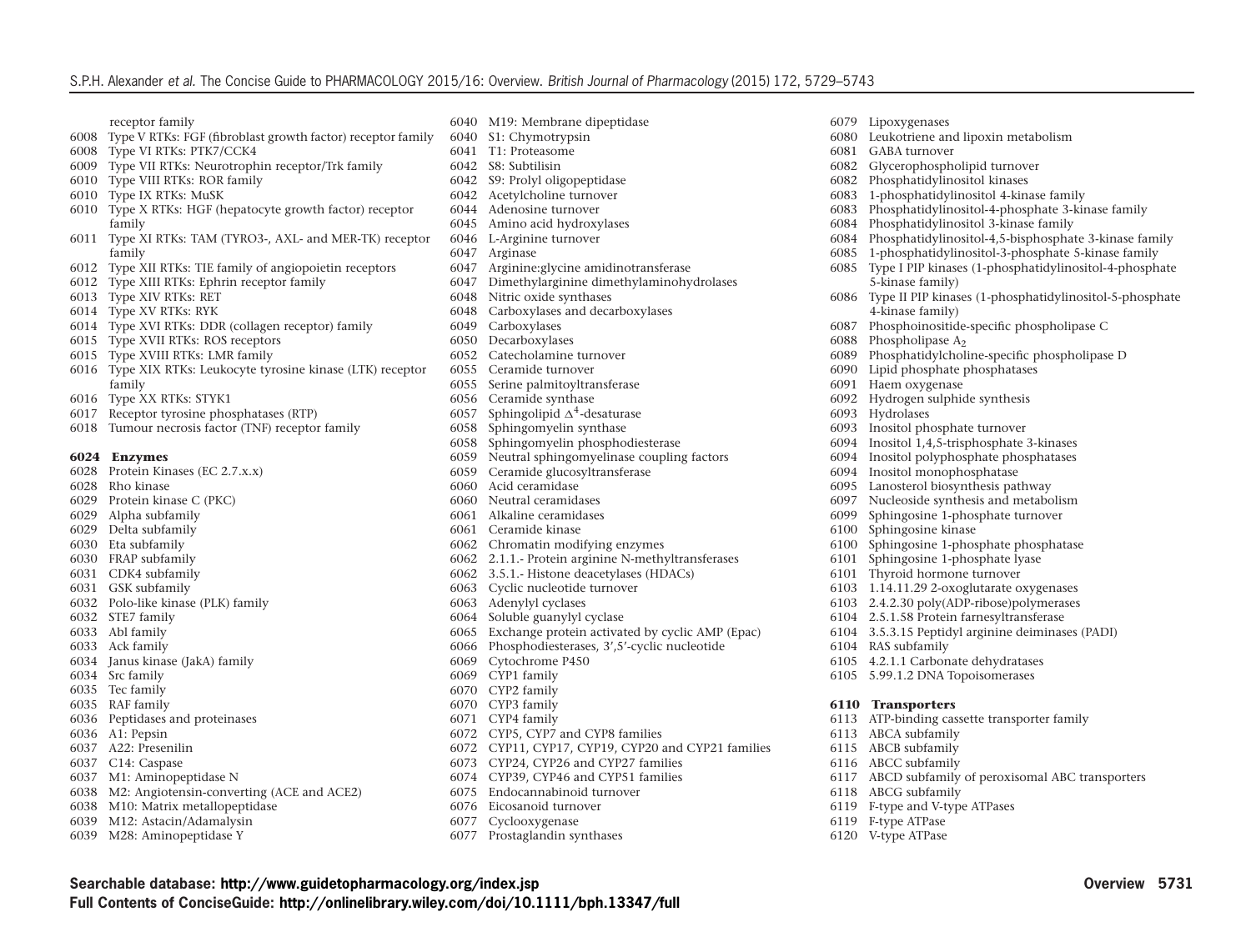- 6120 P-type ATPases
- $6121$  Na<sup>+</sup>/K<sup>+</sup>-ATPases
- 6121  $Ca^{2+}$ -ATPases
- $6122$  H<sup>+</sup>/K<sup>+</sup>-ATPases
- $6122$   $Cu+$ -ATPases
- 6122 Phospholipid-transporting ATPases
- 6123 Major facilitator superfamily (MFS) of transporters
- 6123 SLC superfamily of solute carriers
- 6124 SLC1 family of amino acid transporters
- 6124 Glutamate transporter subfamily
- 6126 Alanine/serine/cysteine transporter subfamily
- 6127 SLC2 family of hexose and sugar alcohol
- 6127 Class I transporters
- 6128 Class II transporters
- 6129 Proton-coupled inositol transporter
- 6129 SLC3 and SLC7 families of heteromeric amino acid transporters (HATs)
- 6130 SLC3 family
- 6130 SLC7 family

**Introduction**

- 6131 SLC4 family of bicarbonate transporters
- 6132 Anion exchangers
- 6132 Sodium-dependent  $HCO_{3}^-$  transporters
- 3 6133 SLC5 family of sodium-dependent glucose transporters
- 6134 Hexose transporter family
- 6135 Choline transporter
- 6136 Sodium iodide symporter, sodium-dependent multivitamin transporter and sodium-coupled monocarboxylate transporters

In order to allow clarity and consistency in pharmacology, there is a need for a comprehensive organisation and presentation of the targets of drugs. This is the philosophy of the IUPHAR/BPS Guide to PHARMACOLOGY presented on the online free access database [\(http://www.guidetopharmacology.org/\)](http://www.guidetopharmacology.org/). This database is supported by the British Pharmacological Society (BPS), the International Union of Basic and Clinical Pharmacology (IUPHAR), the Wellcome Trust and the University of Edinburgh. Data included in the Guide to PHARMACOLOGY are derived in large part from interactions with the subcommittees of the Nomenclature

**Full Contents of ConciseGuide: <http://onlinelibrary.wiley.com/doi/10.1111/bph.13347/full>**

- 6137 Sodium *myo*-inositol cotransporter transporters
- 6138 SLC6 neurotransmitter transporter family
- 6138 Monoamine transporter subfamily
- 6139 GABA transporter subfamily
- 6141 Glycine transporter subfamily
- 6142 Neutral amino acid transporter subfamily
- SLC8 family of sodium/calcium exchangers
- 6145 SLC9 family of sodium/hydrogen exchangers
- 6145 SLC10 family of sodium-bile acid co-transporters
- 6147 SLC11 family of proton-coupled metal ion transporters
- SLC12 family of cation-coupled chloride transporters
- 6149 SLC13 family of sodium-dependent sulphate/carboxylate transporters
- 6150 SLC14 family of facilitative urea transporters
- 6151 SLC15 family of peptide transporters
- 6152 SLC16 family of monocarboxylate transporters
- 6154 SLC17 phosphate and organic anion transporter family
- 6154 Type I sodium-phosphate co-transporters
- 6155 Sialic acid transporter
- 6155 Vesicular glutamate transporters (VGLUTs)
- 6156 Vesicular nucleotide transporter
- 6156 SLC18 family of vesicular amine transporters<br>6158 SLC19 family of vitamin transporters
- 6158 SLC19 family of vitamin transporters<br>6159 SLC20 family of sodium-dependent pl
- 6159 SLC20 family of sodium-dependent phosphate transporters 6160 SLC22 family of organic cation and anion transporters
- 6160 SLC22 family of organic cation and anion transporters 6160 Organic cation transporters (OCT)
- Organic cation transporters (OCT)
- 6161 Organic zwitterions/cation transporters (OCTN)
- 6162 Organic anion transporters (OATs)
- 6163 Urate transporter
- 6163 SLC23 family of ascorbic acid transporters
- 6164 SLC24 family of sodium/potassium/calcium exchangers
- 6165 SLC25 family of mitochondrial transporters
- 6165 Mitochondrial di- and tri-carboxylic acid transporter subfamily

Committee of the International Union of Basic and Clinical Pharmacology (NC-IUPHAR). The Editors of the Concise Guide have compiled the individual records, in concert with the team of Curators, drawing on the expert knowledge of these latter subcommittees. The tables allow an indication of the status of the nomenclature for the group of targets listed, usually previously published in Pharmacological Reviews. In the absence of an established subcommittee, advice from several prominent, independent experts has generally been obtained to produce an authoritative consensus on nomenclature, which attempts to fit in within the gen-

**Searchable database: <http://www.guidetopharmacology.org/index.jsp> Overview 5732**

- 6166 Mitochondrial amino acid transporter subfamily<br>6167 Mitochondrial phosphate transporters
- Mitochondrial phosphate transporters
- 6167 Mitochondrial nucleotide transporter subfamily
- 6168 Mitochondrial uncoupling proteins
- 6169 Miscellaneous SLC25 mitochondrial transporters
- 6170 SLC26 family of anion exchangers
- 6170 Selective sulphate transporters<br>6170 Chloride/bicarbonate exchange
- 6170 Chloride/bicarbonate exchangers
- Anion channels
- 6171 Other SLC26 anion exchangers
- 6172 SLC27 family of fatty acid transporters
- 6173 SLC28 and SLC29 families of nucleoside transporters
- 6173 SLC28 family
- 6174 SLC29 family
- 6176 SLC30 zinc transporter family
- 6176 SLC31 family of copper transporters
- 6177 SLC32 vesicular inhibitory amino acid transporter
- 6178 SLC33 acetylCoA transporter
- 6179 SLC34 family of sodium phosphate co-transporters
- 6180 SLC35 family of nucleotide sugar transporters
- 6181 SLC36 family of proton-coupled amino acid transporters
- 6182 SLC37 family of phosphosugar/phosphate exchangers
- 6182 SLC38 family of sodium-dependent neutral amino acid transporters
- 6183 System A-like transporters
- 6183 System N-like transporters
- 6184 Orphan SLC38 transporters
- 6185 SLC39 family of metal ion transporters
- 6186 SLC40 iron transporter
- 6187 SLC41 family of divalent cation transporters
- 6187 SLC42 family of Rhesus glycoprotein ammonium transporters
- 6188 SLC43 family of large neutral amino acid transporters
- 6189 SLC44 choline transporter-like family
- 6190 SLC45 family of putative sugar transporters
- 6191 SLC46 family of folate transporters
- 6192 SLC47 family of multidrug and toxin extrusion transporters
- 6192 SLC48 heme transporter
- 6193 SLC49 family of FLVCR-related heme transporters
- 6194 SLC50 sugar transporter
- 6195 SLC51 family of steroid-derived molecule transporters
- 6195 SLC52 family of riboflavin transporters
- 6196 SLCO family of organic anion transporting polypeptides

eral guidelines from NC-IUPHAR. This current edition, the Concise Guide to PHARMACOLOGY 2015/16, is the latest snapshot of the database in print form, following on from the Concise Guide to PHARMACOLOGY 2013/14. It contains data drawn from the online database as a rapid overview of the major pharmacological targets. Thus, there are fewer targets presented in the Concise Guide (1761) compared to the online database (2761, as of August 2015). The priority for inclusion in the Concise Guide is the presence of quantitative pharmacological data. This means that often orphan family members are not presented in the Con-

6199 Patched family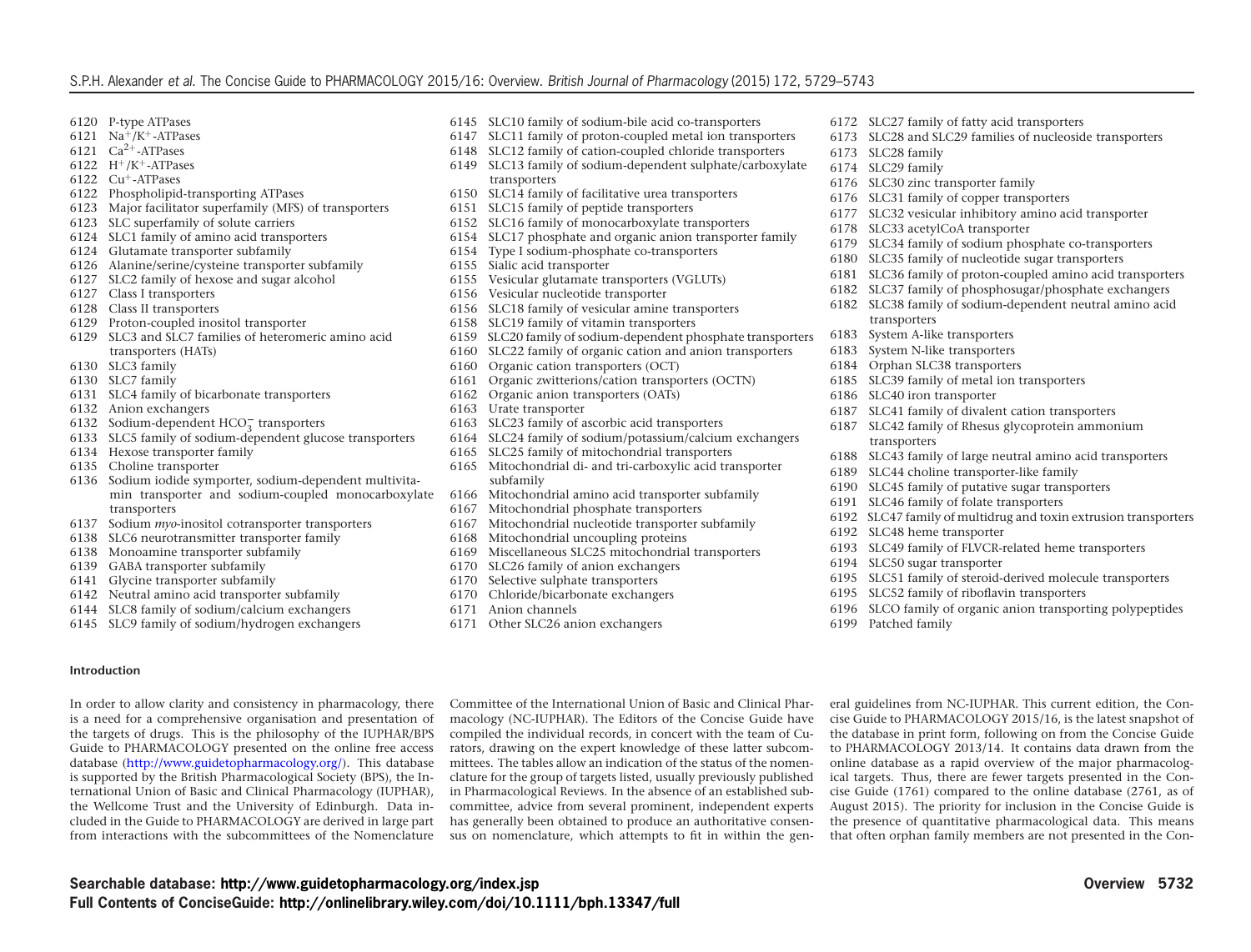cise Guide, although structural information is available on the online database. An expansion in the current version of the Concise Guide is the increased inclusion of approved drugs, which reflects the aim of the online database to reflect the clinical exploitation of human molecular targets. Although many of these agents are much less selective than the tool compounds listed to define individual targets or groups of targets, we have included them for the significant interest associated with their use and mechanisms of action. The emphasis on approved drugs means that the online database has been expanded to include 8024 ligands (as of August 2015), meaning that additional records now appear in the Concise Guide, primarily in the enzymes section. The organisation of the data is tabular (where appropriate) with a standardised format, where possible on a single page, intended to aid understanding of and comparison within a particular target group. The Concise Guide is intended as an initial resource, with links to additional

reviews and resources for greater depth and information. Pharmacological and structural data focus primarily on human gene products, wherever possible, with links to HGNC gene nomenclature and UniProt IDs. In a few cases, where data from human proteins are limited, data from other species are indicated. Pharmacological tools listed are prioritised on the basis of selectivity and availability. That is, agents (agonists, antagonists, inhibitors, activators, etc.) are included where they are both available (by donation or from commercial sources, now or in the near future) AND the most selective. This edition of the Concise Guide is divided into nine sections, which comprise pharmacological targets of similar structure/function. These are G protein-coupled receptors, ligand-gated ion channels, voltage-gated ion channels, other ion channels, catalytic receptors, nuclear hormone receptors, enzymes, transporters and other protein targets. A new aspect of the Concise Guide 2015/16 is that each of these sections contains a

complete listing of the families available for inspection on the online database, identifying those families reported in the Concise Guide by their page numbers. We hope that the Concise Guide will provide for researchers, teachers and students a state-of-theart source of accurate, curated information on the background to their work that they will use in the Introductions to their Research Papers or Reviews, or in supporting their teaching and studies.

We recommend that any citations to information in the Concise Guide are presented in the following format:

Alexander SPH et al. (2015). The Concise Guide to PHARMACOL-OGY 2015/16: Overview. Br J Pharmacol XXX.

In this overview are listed protein targets of pharmacological interest, which are not G protein-coupled receptors, ligand-gated ion channels, voltage-gated ion channels, ion channels, nuclear hormone receptors, catalytic receptors, transporters or enzymes.

### **A dedication**

This Edition of the Concise Guide to PHARMACOLOGY is dedicated to Tony Harmar (1951-2014). Tony was a friend and colleague, who was involved with IUPHAR for over 15 years and worked on the IUPHAR database for over a decade at Edinburgh, working hard to establish the curators as a team

of highly informed and informative individuals imbued with Tony's passion and dogged determination to focus on highquality data input, ensuring high-quality data output. With time and the resources of the BPS and Wellcome Trust, combined with the expertise of the NC-IUPHAR committee members mentioned above, Tony established the online database at <http://www.guidetopharmacology.org/> as the exceptional resource it is today.

### **Acknowledgements**

We are extremely grateful for the financial contributions from the British Pharmacological Society, the International Union of Basic and Clinical Pharmacology, the Wellcome Trust (099156/Z/12/Z]), which support the website and the University of Edinburgh, who host the guidetopharmacology.org website. We are also tremendously grateful to the long list of collaborators from NC-IUPHAR subcommittees and beyond, who have assisted in the construction of the Concise Guide to PHARMACOLOGY 2015/16 and the online database [www.GuideToPHARMACOLOGY.org](http://www.GuideToPHARMACOLOGY.org)

#### **Conflict of interest**

The authors state that there are no conflicts of interest to disclose.

 c 2015 The Authors. British Journal of Pharmacology published by John Wiley & Sons Ltd on behalf of The British Pharmacological Society. This is an open access article under the terms of the Creative Commons Attribution License, which permits use, distribution and reproduction in any medium, provided the original work is properly cited.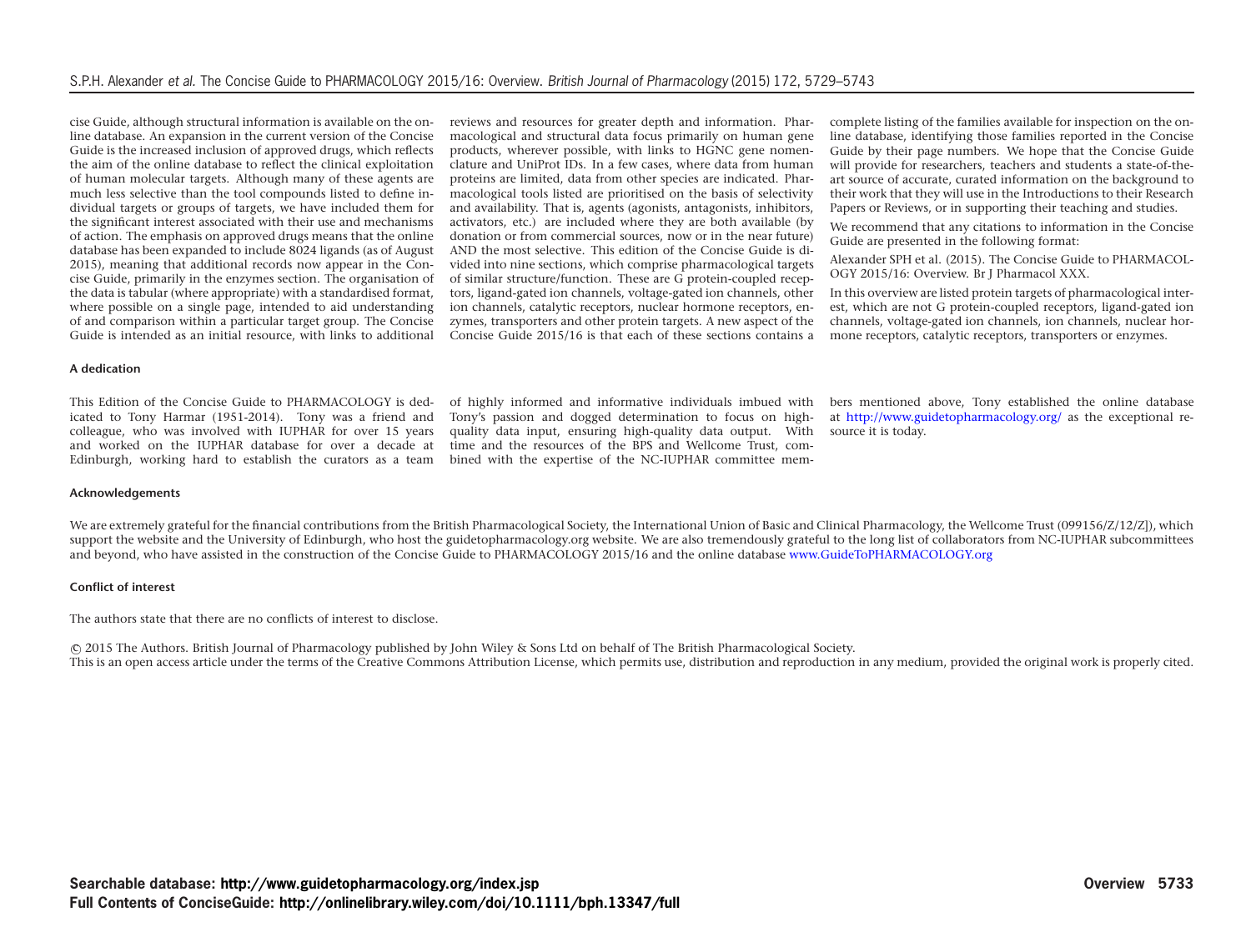# <span id="page-5-2"></span>**[Other Protein Targets](http://www.guidetopharmacology.org/GRAC/FamilyDisplayForward?familyId=864)**

### **Family structure**

| 5734 | <b>Adiponectin receptors</b>                     | 5739 | Fatty acid-binding proteins                      |
|------|--------------------------------------------------|------|--------------------------------------------------|
|      | B-cell lymphoma 2 (Bcl-2) protein family         |      | <b>Heat shock proteins</b>                       |
| 5735 | <b>Blood coagulation components</b>              |      | Immunoglobulins                                  |
|      | Bromodomain-containing proteins                  |      | Inhibitors of apoptosis (IAP) protein family     |
| 5735 | Non-enzymatic BRD containing proteins            |      | Kelch-like proteins                              |
| 5736 | Carrier proteins                                 |      | <b>Kinesins</b>                                  |
| 5737 | CD molecules                                     |      | Mitochondrial-associated proteins                |
|      | Chromatin-interacting transcriptional repressors |      | Notch receptors                                  |
| 5738 | Methyllysine reader proteins                     |      | Pentaxins                                        |
|      | Circadian clock proteins                         |      | Serum pentaxins                                  |
| 5739 | Cytokines and growth factors                     |      | Regulators of G protein signaling (RGS) proteins |
|      | EF-hand domain containing                        |      | <b>RZ</b> family                                 |
|      |                                                  |      |                                                  |

- [R4 family](http://www.guidetopharmacology.org/GRAC/FamilyDisplayForward?familyId=893)
- [R7 family](http://www.guidetopharmacology.org/GRAC/FamilyDisplayForward?familyId=894)
- [R12 family](http://www.guidetopharmacology.org/GRAC/FamilyDisplayForward?familyId=895)
	- **[Reticulons](http://www.guidetopharmacology.org/GRAC/FamilyDisplayForward?familyId=905)**
- [Ribosomal factors](http://www.guidetopharmacology.org/GRAC/FamilyDisplayForward?familyId=875)
- [5741](#page-12-0) [Sigma receptors](#page-12-1)<br>5742 Tubulins
- **Tubulins**
- [Tumour-associated proteins](http://www.guidetopharmacology.org/GRAC/FamilyDisplayForward?familyId=904)
- [WD repeat-containing proteins](http://www.guidetopharmacology.org/GRAC/FamilyDisplayForward?familyId=903)

### <span id="page-5-1"></span><span id="page-5-0"></span>**[Adiponectin receptors](http://www.guidetopharmacology.org/GRAC/FamilyDisplayForward?familyId=106)**

[Other protein targets](#page-5-2)  $\rightarrow$  [Adiponectin receptors](#page-5-1)

**Overview**: Adiponectin receptors (**provisional nomenclature**, [ENSFM00500000270960\)](http://www.ensembl.org/Homo_sapiens/Gene/Family/Genes?family=ENSFM00500000270960) respond to the 30 kDa complement-related protein hormone adiponectin (also known as *[ADIPOQ](http://www.genenames.org/data/hgnc_data.php?hgnc_id=13633)*: adipocyte, C1q and collagen domain-containing protein; ACRP30, adipose most abundant gene transcript 1; apM-1; gelatin-binding protein: [Q15848\)](http://www.uniprot.org/uniprot/Q15848) originally cloned from adipocytes [\[49\]](http://www.ncbi.nlm.nih.gov/pubmed/8619847?dopt=AbstractPlus). Although sequence data suggest 7TM domains, immunological evidence indicates that, contrary to typical 7TM topology, the carboxyl terminus is extracellular, while the amino terminus is intracellular [\[86\]](http://www.ncbi.nlm.nih.gov/pubmed/12802337?dopt=AbstractPlus). Signalling through these receptors appears to avoid G proteins. Adiponectin receptors appear rather to stimulate protein phosphorylation via AMP-activated protein kinase and MAP kinase pathways [\[86\]](http://www.ncbi.nlm.nih.gov/pubmed/12802337?dopt=AbstractPlus), possibly through the protein partner *[APPL1](http://www.genenames.org/data/hgnc_data.php?hgnc_id=24035)* (adaptor protein, phosphotyrosine interaction, PH domain and leucine zipper containing 1, [Q9UKG1](http://www.uniprot.org/uniprot/Q9UKG1) [\[52\]](http://www.ncbi.nlm.nih.gov/pubmed/16622416?dopt=AbstractPlus)). The adiponectin receptors are a class of proteins (along with membrane progestin receptors), which contain seven sequences of aliphatic amino acids reminiscent of GPCRs, but which are structurally and functionally distinct from that class of receptor.

| Nomenclature          | Adipo1 receptor                                                      | Adipo2 receptor                                                      |
|-----------------------|----------------------------------------------------------------------|----------------------------------------------------------------------|
| HGNC, UniProt         | ADIPOR1, Q96A54                                                      | ADIPOR2, Q86V24                                                      |
| Rank order of potency | qlobular adiponectin (ADIPOQ, Q15848) > adiponectin (ADIPOQ, Q15848) | globular adiponectin (ADIPOQ, Q15848) = adiponectin (ADIPOQ, Q15848) |
|                       |                                                                      |                                                                      |

**Comments**: T-Cadherin (*[CDH13](http://www.genenames.org/data/hgnc_data.php?hgnc_id=1753)*, [P55290\)](http://www.uniprot.org/uniprot/P55290) has also been suggested to be a receptor for (hexameric) adiponectin [\[35\]](http://www.ncbi.nlm.nih.gov/pubmed/15210937?dopt=AbstractPlus).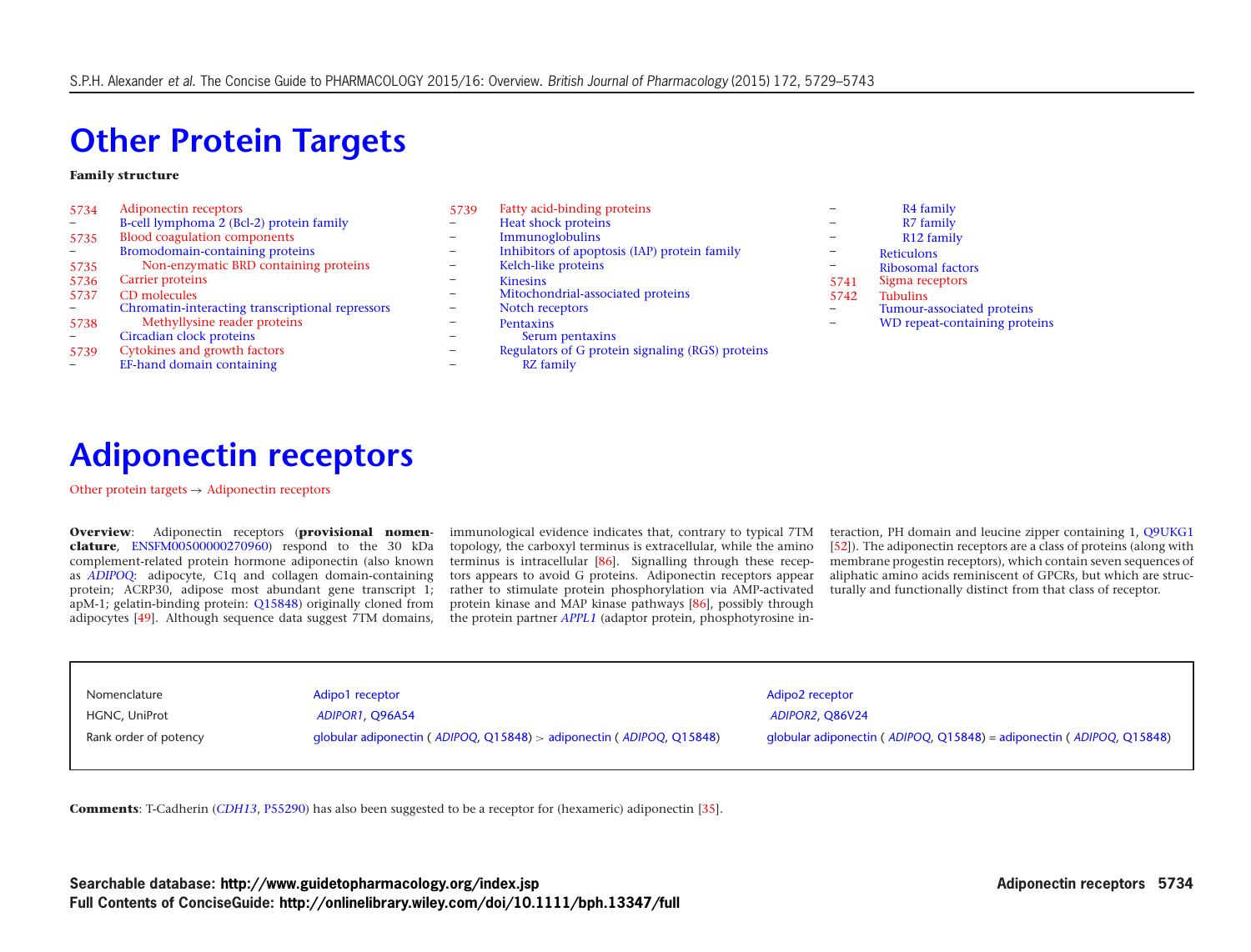### **Further Reading**

- Buechler C *et al*. (2010) Adiponectin receptor binding proteins–recent advances in elucidating adiponectin signalling pathways. *FEBS Lett.* **584**: 4280-6 [\[PMID:20875820\]](http://www.ncbi.nlm.nih.gov/pubmed/20875820?dopt=AbstractPlus)
- Dalamaga M *et al*. (2012) The role of adiponectin in cancer: a review of current evidence. *Endocr.* Sun Y *et al*. (2009) Adiponectin, an unlocking adipocytokine. *Cardiovasc Ther* **27**: 59-75 *Rev.* **33**: 547-94 [\[PMID:22547160\]](http://www.ncbi.nlm.nih.gov/pubmed/22547160?dopt=AbstractPlus)
- Goldstein BJ *et al*. (2009) Protective vascular and myocardial effects of adiponectin. *Nat Clin Pract Cardiovasc Med* **6**: 27-35 [\[PMID:19029992\]](http://www.ncbi.nlm.nih.gov/pubmed/19029992?dopt=AbstractPlus)
- Juhl C *et al*. (2012) Molecular tools to characterize adiponectin activity. *Vitam. Horm.* **90**: 31-56 [\[PMID:23017711\]](http://www.ncbi.nlm.nih.gov/pubmed/23017711?dopt=AbstractPlus)
- Shetty S *et al*. (2009) Adiponectin in health and disease: evaluation of adiponectin-targeted drug development strategies. *Trends Pharmacol. Sci.* **30**: 234-9 [\[PMID:19359049\]](http://www.ncbi.nlm.nih.gov/pubmed/19359049?dopt=AbstractPlus)
- [\[PMID:19207481\]](http://www.ncbi.nlm.nih.gov/pubmed/19207481?dopt=AbstractPlus)
- Thundyil J *et al*. (2012) Adiponectin receptor signalling in the brain. *Br. J. Pharmacol.* **165**: 313-27 [\[PMID:21718299\]](http://www.ncbi.nlm.nih.gov/pubmed/21718299?dopt=AbstractPlus)

### <span id="page-6-1"></span><span id="page-6-0"></span>**[Blood coagulation components](http://www.guidetopharmacology.org/GRAC/FamilyDisplayForward?familyId=853)**

[Other protein targets](#page-5-2)  $\rightarrow$  [Blood coagulation components](#page-6-1)

**Overview**: Coagulation as a patho/physiological process is interpreted as a mechanism for reducing excessive blood loss through the generation of a gel-like clot local to the site of injury. The process involves the activation, adhesion (see [Integrins\)](http://www.guidetopharmacology.org/GRAC/FamilyDisplayForward?familyId=760), degranu-

lation and aggregation of platelets, as well as proteins circulating in the plasma. The coagulation cascade involves multiple proteins being converted to more active forms from less active precursors, typically through proteolysis (see [Proteases\)](http://www.guidetopharmacology.org/GRAC/FamilyDisplayForward?familyId=759&familyType=ENZYME). Listed here are the

components of the coagulation cascade targetted by agents in current clinical usage.

| Nomenclature          | coagulation factor V (proaccelerin, labile factor) | coaquiation factor VIII, procoaquiant component | serpin peptidase inhibitor, clade C (antithrombin), member 1                                                                           |
|-----------------------|----------------------------------------------------|-------------------------------------------------|----------------------------------------------------------------------------------------------------------------------------------------|
| HGNC, UniProt         | F5, P12259                                         | F8, P00451                                      | SERPINC1, P01008                                                                                                                       |
| Selective activators  | $\overline{\phantom{0}}$                           |                                                 | heparin (p $K_d$ 7.8) [25], fondaparinux (p $K_d$ 7.5) [65], dalteparin<br>[34], danaparoid [15, 58], enoxaparin [17], tinzaparin [19] |
| Selective antagonists | drotrecogin alfa (Inhibition) [40, 41]             | drotrecogin alfa (Inhibition) [40, 41]          | $\overline{\phantom{0}}$                                                                                                               |

### **Further Reading**

Astermark J (2015) FVIII inhibitors: pathogenesis and avoidance. *Blood* **125**: 2045-2051 [\[PMID:25712994\]](http://www.ncbi.nlm.nih.gov/entrez/query.fcgi?cmd=Retrieve&db=PubMed&list_uids=PM:25712994)

### <span id="page-6-3"></span><span id="page-6-2"></span>**[Non-enzymatic BRD containing proteins](http://www.guidetopharmacology.org/GRAC/FamilyDisplayForward?familyId=867)**

[Other protein targets](#page-5-2)  $\rightarrow$  [Bromodomain-containing proteins](http://www.guidetopharmacology.org/GRAC/FamilyDisplayForward?familyId=866)  $\rightarrow$  [Non-enzymatic BRD containing proteins](#page-6-3)

**Overview**: bromodomains bind proteins with acetylated lysine residues, such as histones, to regulate gene transcription. Listed herein are examples of bromodomain-containing proteins for which sufficient pharmacology exists.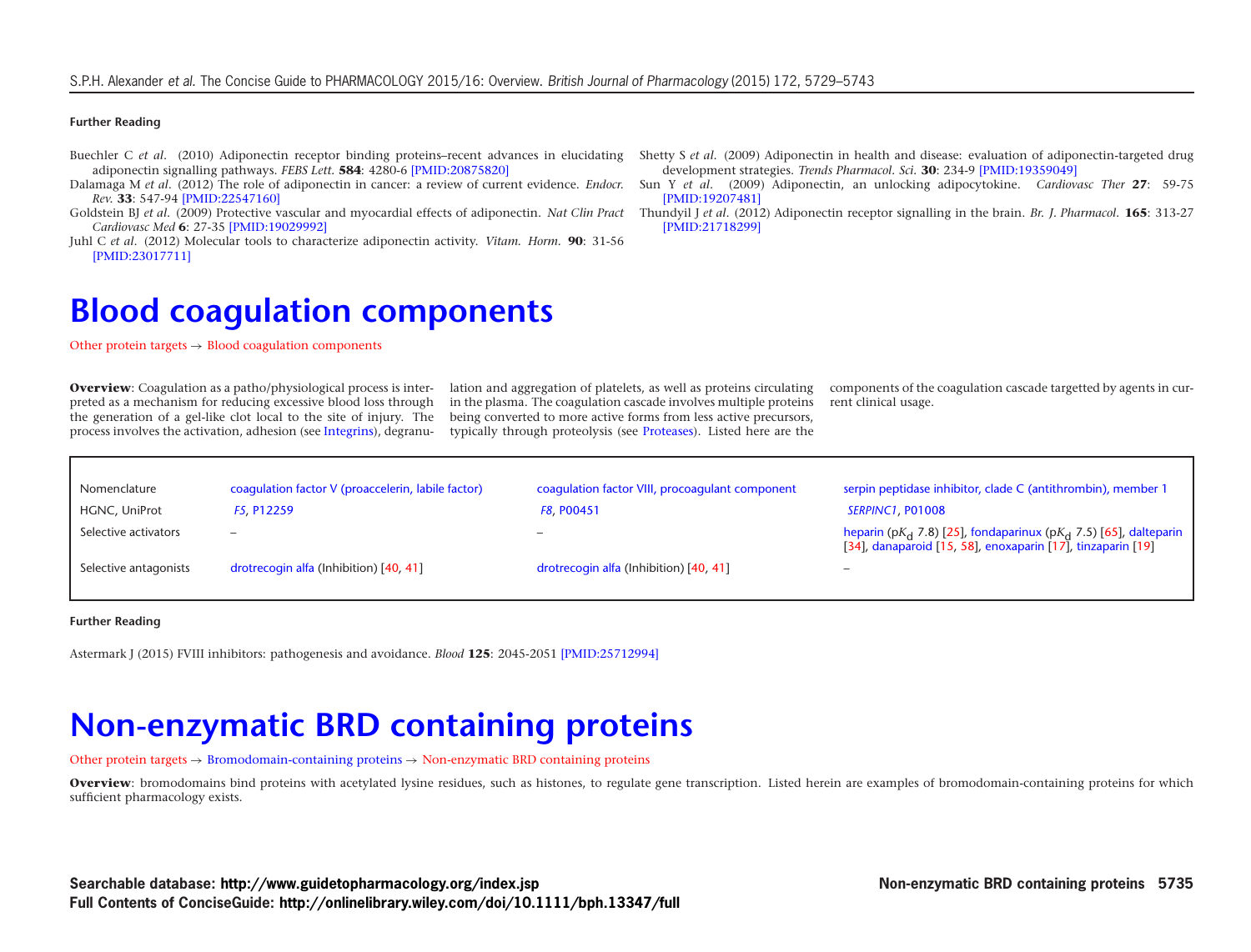| S.P.H. Alexander et al. The Concise Guide to PHARMACOLOGY 2015/16: Overview. British Journal of Pharmacology (2015) 172, 5729-5743 |  |
|------------------------------------------------------------------------------------------------------------------------------------|--|
|------------------------------------------------------------------------------------------------------------------------------------|--|

| Nomenclature         | bromodomain adjacent to<br>zinc finger domain, 2A | bromodomain adjacent to<br>zinc finger domain, 2B | <b>CREB</b> binding protein | polybromo 1                                       | SWI/SNF related, matrix associ-<br>ated, actin dependent regula-<br>tor of chromatin, subfamily a,<br>member 4 |
|----------------------|---------------------------------------------------|---------------------------------------------------|-----------------------------|---------------------------------------------------|----------------------------------------------------------------------------------------------------------------|
| HGNC, UniProt        | <b>BAZ2A, Q9UIF9</b>                              | <b>BAZ2B, Q9UIF8</b>                              | <b>CREBBP, Q92793</b>       | <b>PBRM1, Q86U86</b>                              | <b>SMARCA4, P51532</b>                                                                                         |
| Selective inhibitors | GSK2801 (p $K_d$ 6.6) [73]                        | GSK2801 (Binding) ( $pK_d$<br>$(6.9)$ [73]        | I-CBP112 (p $K_d$ 6.8) [72] | <b>PFI-3</b> (Binding) ( $pK_d$ )<br>$7.3$ ) [79] | <b>PFI-3</b> (Binding) (p $K_{\rm d}$ 7.1) [79]                                                                |

### **Further Reading**

- Brand M *et al.* (2015) Small molecule inhibitors of bromodomain-acetyl-lysine interactions. *ACS* Gallenkamp D *et al.* (2014) Bromodomains and their pharmacological inhibitors. *ChemMedChem* **9**: *Chem Biol* **10**:22-39 [\[PMID:25549280\]](http://www.ncbi.nlm.nih.gov/entrez/query.fcgi?cmd=Retrieve&db=PubMed&list_uids=PM:25549280)
- lation. *Nat Rev Drug Discov* **13**: 337-356 [\[PMID:24751816\]](http://www.ncbi.nlm.nih.gov/entrez/query.fcgi?cmd=Retrieve&db=PubMed&list_uids=PM:24751816)
- 438-464 [\[PMID:24497428\]](http://www.ncbi.nlm.nih.gov/entrez/query.fcgi?cmd=Retrieve&db=PubMed&list_uids=PM:24497428)
- Filippakopoulos P and Knapp S (2014) Targeting bromodomains: epigenetic readers of lysine acety- Sanchez R *et al.* (2014) The bromodomain: from epigenome reader to druggable target. *Biochim Biophys Acta* **1839**: 676-685 [\[PMID:24686119\]](http://www.ncbi.nlm.nih.gov/entrez/query.fcgi?cmd=Retrieve&db=PubMed&list_uids=PM:24686119)

### <span id="page-7-1"></span><span id="page-7-0"></span>**[Carrier proteins](http://www.guidetopharmacology.org/GRAC/FamilyDisplayForward?familyId=911)**

[Other protein targets](#page-5-2)  $\rightarrow$  [Carrier proteins](#page-7-1)

**Overview**: TTR is a homo-tetrameric protein which transports thyroxine in the plasma and cerebrospinal fluid and retinol (vitamin A) in the plasma. Many disease causing mutations in the protein have been reported, many of which cause complex dissociation and protein mis-assembly and deposition of toxic aggregates

amyloid fibril formation [66]. These amyloidogenic mutants are linked to the development of pathological amyloidoses, including familial amyloid polyneuropathy (FAP) [1, 13], familial amyloid cardiomyopathy (FAC) [37], amyloidotic vitreous opacities, carpal tunnel syndrome [57] and others. In old age, non-mutated TTR can also form pathological amyloid fibrils [85]. Pharmacological intervention to reduce or prevent TTR dissociation is being pursued as a theapeutic strategy. To date one small molecule kinetic stabilising molecule (tafamidis) has been approved for FAP, and is being evaluated in clinical trials for other TTR amyloidoses.

| Nomenclature       | transthyretin      |  |
|--------------------|--------------------|--|
| Common abreviation | TTR                |  |
| HGNC, UniProt      | <b>TTR, PO2766</b> |  |
|                    |                    |  |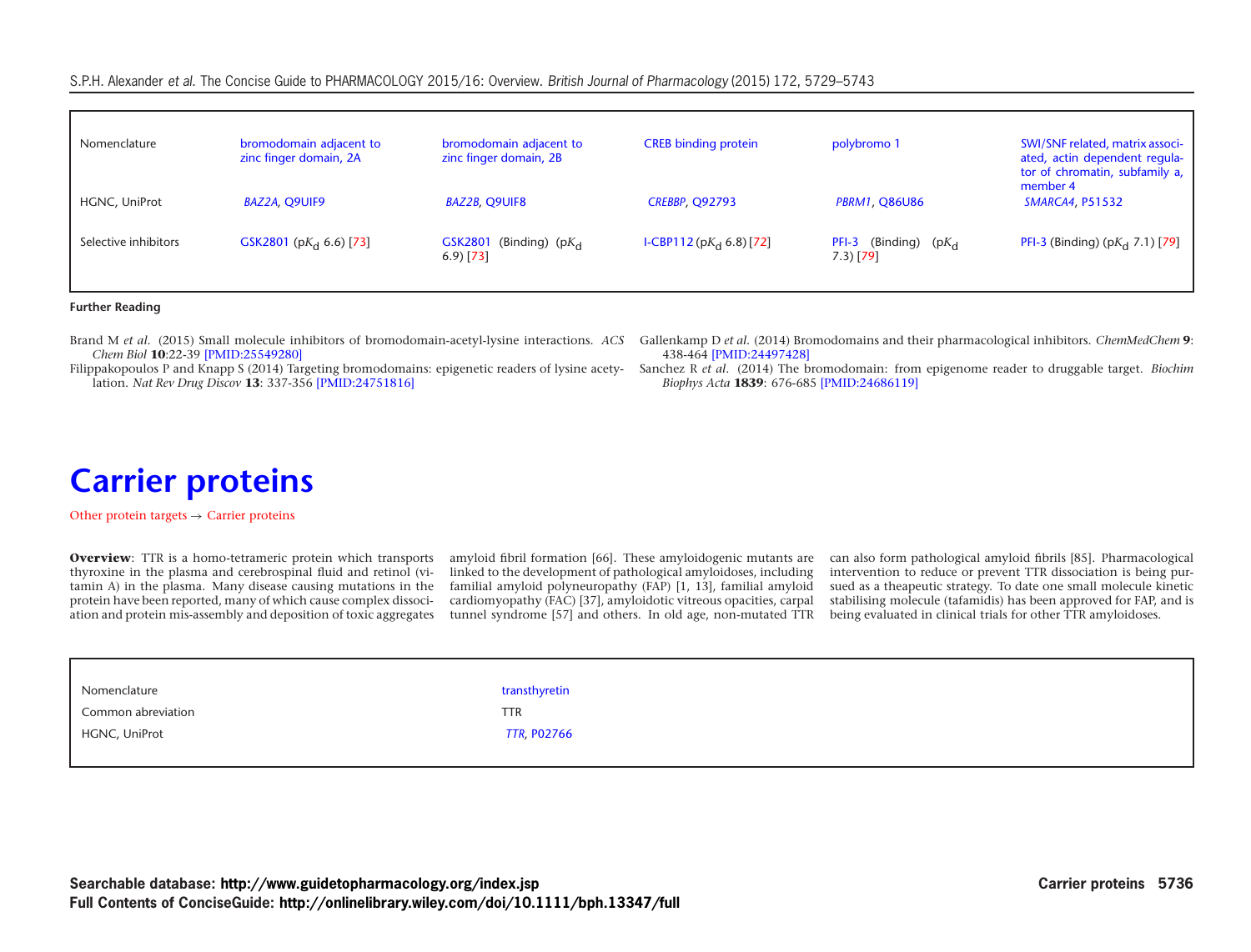# <span id="page-8-1"></span><span id="page-8-0"></span>**[CD molecules](http://www.guidetopharmacology.org/GRAC/FamilyDisplayForward?familyId=852)**

[Other protein targets](#page-5-2)  $\rightarrow$  [CD molecules](#page-8-1)

**Overview**: Cluster of differentiation refers to an attempt see [CD73 ecto-5'-nucleotidase\)](http://www.guidetopharmacology.org/GRAC/FamilyDisplayForward?familyId=248#1232) or receptors (for example, see not possible in the Guide to PHARMACOLOGY; listed herein are to catalogue systematically a series of over 300 cell-surface proteins associated with immunotyping. Many members of the group have identified functions as enzymes (for example,

[CD41 integrin, alpha 2b subunit\)](http://www.guidetopharmacology.org/GRAC/FamilyDisplayForward?familyId=760#2441). Many CDs are targetted for therapeutic gain using antibodies for the treatment of proliferative disorders. A full listing of all the Clusters of Differentiation is

selected members of the family targetted for therapeutic gain.

| Nomenclature             | CD <sub>2</sub>                    | CD3e molecule,<br>epsilon (CD3-TCR<br>complex)                                                             | CD20 (membrane-<br>spanning<br>4-domains,<br>subfamily A,<br>member 1)                                                                                                                             | <b>CD33</b>                                                                             | <b>CD52</b>                     | <b>CD80</b>                        | <b>CD86</b>                        | cytotoxic<br>T-lymphocyte-<br>associated protein<br>4 (CD152)                                      |
|--------------------------|------------------------------------|------------------------------------------------------------------------------------------------------------|----------------------------------------------------------------------------------------------------------------------------------------------------------------------------------------------------|-----------------------------------------------------------------------------------------|---------------------------------|------------------------------------|------------------------------------|----------------------------------------------------------------------------------------------------|
| Common<br>abreviation    |                                    |                                                                                                            | $\overline{\phantom{0}}$                                                                                                                                                                           |                                                                                         |                                 |                                    |                                    | CTLA-4                                                                                             |
| HGNC, UniProt            | CD2, P06729                        | <b>CD3E, P07766</b>                                                                                        | MS4A1, P11836                                                                                                                                                                                      | CD33, P20138                                                                            | CD52, P31358                    | CD80, P33681                       | CD86, P42081                       | <b>CTLA4, P16410</b>                                                                               |
| Selective<br>inhibitors  |                                    |                                                                                                            |                                                                                                                                                                                                    |                                                                                         | $\overline{\phantom{a}}$        | abatacept [84],<br>belatacept [16] | abatacept [84],<br>belatacept [16] | $\overline{\phantom{m}}$                                                                           |
| Selective<br>antagonists | alefacept<br>(Inhibition) [56, 89] |                                                                                                            |                                                                                                                                                                                                    |                                                                                         |                                 | $\overline{\phantom{a}}$           | $\overline{\phantom{0}}$           | $\overline{\phantom{0}}$                                                                           |
| Antibodies               | $\overline{\phantom{0}}$           | catumaxomab<br>(Binding) $[46]$ ,<br>muromonab-CD3<br>$(Binding)$ [24],<br>otelixizumab<br>$(Binding)$ [7] | ofatumumab<br>(Binding) ( $pK_d$ 9.9)<br>[47], rituximab<br>(Binding) ( $pKd$ 8.5)<br>[78]<br>ibritumomab tiuxetan<br>(Binding),<br>obinutuzumab<br>(Binding) [2, 68],<br>tositumomab<br>(Binding) | lintuzumab (Binding)<br>$(pK_d \sim 10)$ [8],<br>gemtuzumab ozogamicin<br>(Binding) [6] | alemtuzumab<br>$(Binding)$ [22] |                                    |                                    | ipilimumab<br>(Binding) ( $pK_d$<br>$>9$ [28],<br>tremelimumab<br>(Binding) ( $pK_d$<br>$8.9$ [30] |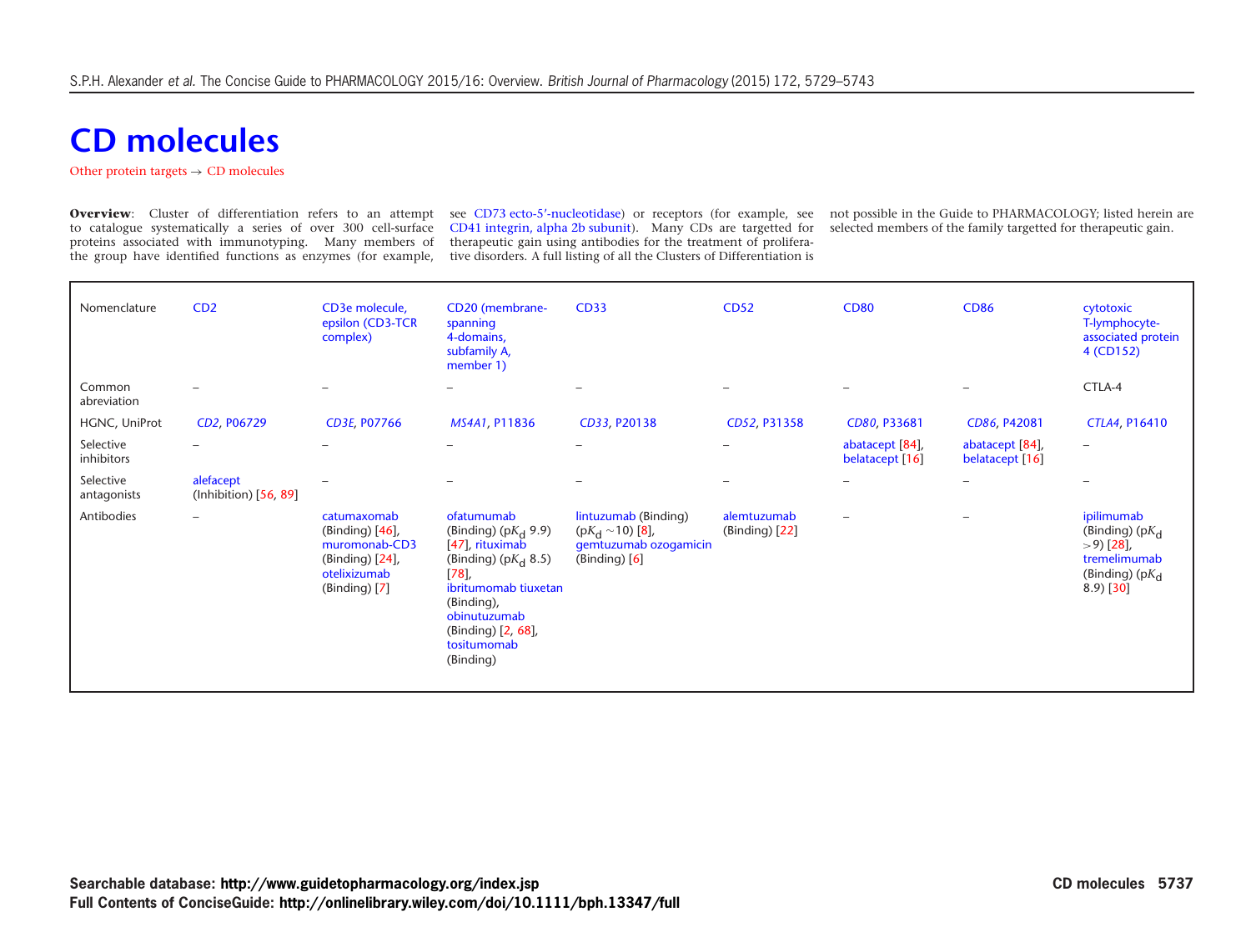| Nomenclature<br>Common abreviation | programmed cell death 1 (CD279)<br>PD-1                                                                                                                                                                                                                                                                                                                                                                                                                                                                                                                                                                                                                                                                                                                                                                                                                                                                                                                                                                                                                                                                                                                                                                                                                                                                                                                                                                                     |
|------------------------------------|-----------------------------------------------------------------------------------------------------------------------------------------------------------------------------------------------------------------------------------------------------------------------------------------------------------------------------------------------------------------------------------------------------------------------------------------------------------------------------------------------------------------------------------------------------------------------------------------------------------------------------------------------------------------------------------------------------------------------------------------------------------------------------------------------------------------------------------------------------------------------------------------------------------------------------------------------------------------------------------------------------------------------------------------------------------------------------------------------------------------------------------------------------------------------------------------------------------------------------------------------------------------------------------------------------------------------------------------------------------------------------------------------------------------------------|
| HGNC, UniProt                      | PDCD1, Q15116                                                                                                                                                                                                                                                                                                                                                                                                                                                                                                                                                                                                                                                                                                                                                                                                                                                                                                                                                                                                                                                                                                                                                                                                                                                                                                                                                                                                               |
| Antibodies                         | pembrolizumab (Binding) (p $K_{\rm d}$ ~10) [9], nivolumab (Binding) (p $K_{\rm d}$ 9.1) [29, 42, 43]                                                                                                                                                                                                                                                                                                                                                                                                                                                                                                                                                                                                                                                                                                                                                                                                                                                                                                                                                                                                                                                                                                                                                                                                                                                                                                                       |
| Comments                           | The endogenous ligands for human PD-1 are programmed cell death 1 ligand 1 (PD-L1 aka CD274 (CD274, Q9NZQ7)) and programmed cell death 1 ligand 2<br>(PD-L2; PDCD1LG2). These ligands are cell surface peptides, normally involved in immune system regulation. Many types of cancer cells evolve mechanisms to<br>evade control and elimination by the immune system. Such mechanisms can include inhibition of so-called 'immune checkpoints', which would normally be<br>involved in the maintenance of immune homeostasis. An increasingly important area of clinical oncology research is the development of new agents which impede<br>these evasion techniques, thereby switching immune vigilance back on, and effecting immune destruction of cancer cells. Three molecular targets of checkpoint<br>inhibitors which are being extensively pursued are cytotoxic T-lymphocyte antigen 4 (CTLA4), programmed cell death 1 (PD-1), and programmed cell death<br>ligand 1 (PD-L1). Using antibody-based therapies targeting these pathways, clinical responses have been reported in various tumour types, including melanoma,<br>renal cell carcinoma [64] and non-small cell lung cancer [39, 51]. pembrolizumab is the first-in-class, anti-PD-1 antibody to be approved by the US FDA, with<br>ongoing clinical trials for nivolumab (e.g. NCT01673867, NCT01721746) and pidilizumab (NCT02077959, NCT01952769). |

## <span id="page-9-1"></span><span id="page-9-0"></span>**[Methyllysine reader proteins](http://www.guidetopharmacology.org/GRAC/FamilyDisplayForward?familyId=902)**

[Other protein targets](#page-5-2)  $\rightarrow$  [Chromatin-interacting transcriptional repressors](http://www.guidetopharmacology.org/GRAC/FamilyDisplayForward?familyId=901)  $\rightarrow$  [Methyllysine reader proteins](#page-9-1)

**Overview**: Methyllysine reader proteins bind to methylated proteins, such as histones, allowing regulation of gene expression.

Nomenclature later and the later state of the later state of the later state in the [l\(3\)mbt-like 3 \(Drosophila\)](http://www.guidetopharmacology.org/GRAC/ObjectDisplayForward?objectId=2830) HGNC, UniProt *[L3MBTL3](http://www.genenames.org/data/hgnc_data.php?hgnc_id=23035)*, [Q96JM7](http://www.uniprot.org/uniprot/Q96JM7) Selective agonists  $UNC1215 (pK_d 6.9) [38]$  $UNC1215 (pK_d 6.9) [38]$  $UNC1215 (pK_d 6.9) [38]$ 

### **Further Reading**

Liu K *et al*. (2015) Epigenetic targets and drug discovery Part 2: Histone demethylation and DNA Thinnes CC *et al*. (2014) Targeting histone lysine demethylases - progress, challenges, and the future. methylation. *Pharmacol Ther* **151**: 121-140 [\[PMID:25857453\]](http://www.ncbi.nlm.nih.gov/entrez/query.fcgi?cmd=Retrieve&db=PubMed&list_uids=PM:25857453)

Musselman CA *et al*. (2014) Towards understanding methyllysine readout. *Biochim Biophys Acta* **1839**: 686-693 [\[PMID:24727128\]](http://www.ncbi.nlm.nih.gov/entrez/query.fcgi?cmd=Retrieve&db=PubMed&list_uids=PM:24727128)

*Biochim Biophys Acta* **1839**: 1416-1432 [\[PMID:24859458\]](http://www.ncbi.nlm.nih.gov/entrez/query.fcgi?cmd=Retrieve&db=PubMed&list_uids=PM:24859458)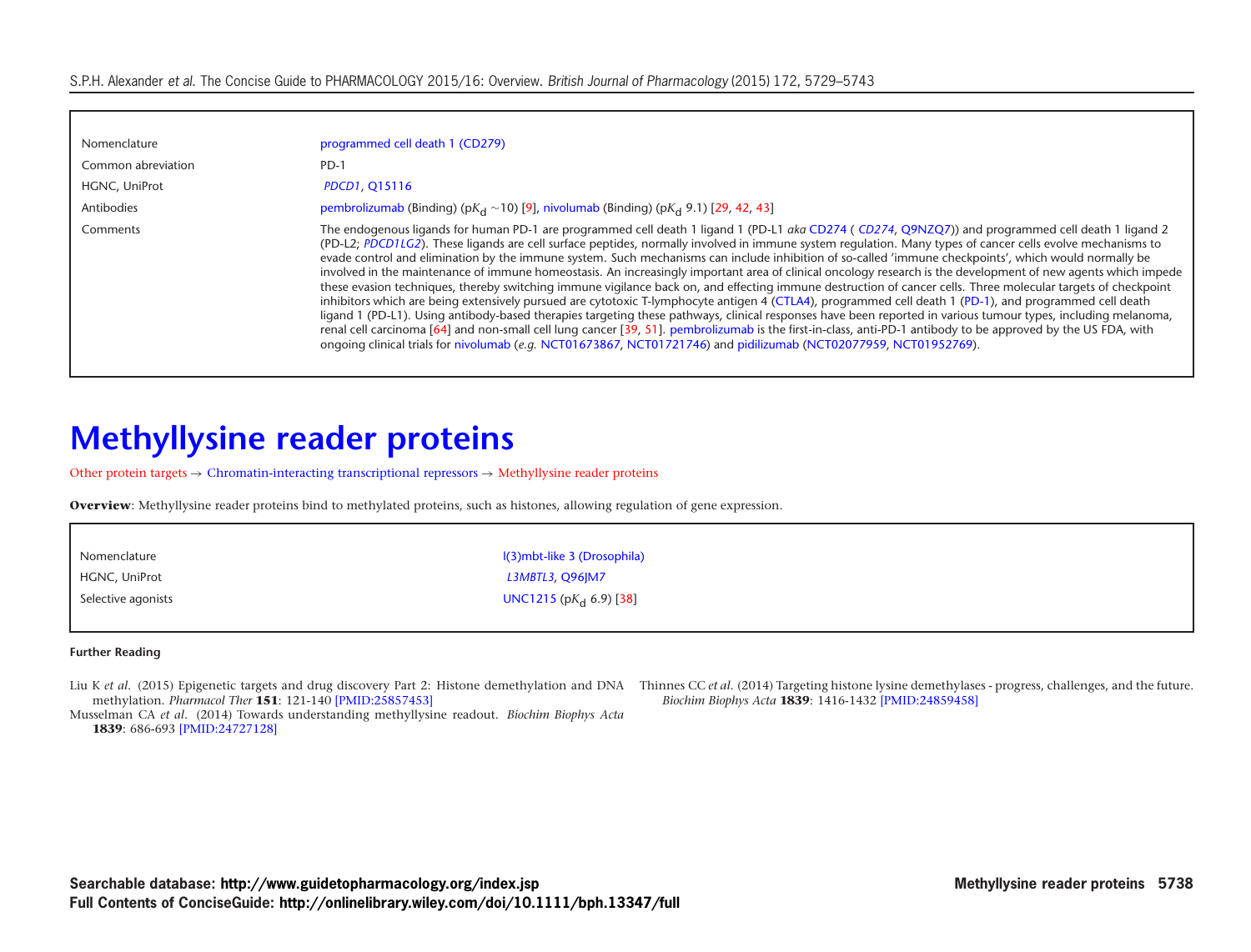# <span id="page-10-1"></span><span id="page-10-0"></span>**[Cytokines and growth factors](http://www.guidetopharmacology.org/GRAC/FamilyDisplayForward?familyId=855)**

### [Other protein targets](#page-5-2)  $\rightarrow$  [Cytokines and growth factors](#page-10-1)

**Overview**: cytokines and growth factors are a group of small proteins released from cells, which act upon the same cell or neighbouring cells, often with a role in immune regulation and/or proliferation. Listed herein are examples of cytokines and growth factors targetted for therapeutic benefit.

| Nomenclature          | interleukin 1, beta                                                                                                               | tumor necrosis factor                                                                                                                                                             | vascular endothelial growth factor A                                                                  |
|-----------------------|-----------------------------------------------------------------------------------------------------------------------------------|-----------------------------------------------------------------------------------------------------------------------------------------------------------------------------------|-------------------------------------------------------------------------------------------------------|
| HGNC, UniProt         | IL1B, P01584                                                                                                                      | <b>TNF, P01375</b>                                                                                                                                                                | <b>VEGFA, P15692</b>                                                                                  |
| Antagonists           |                                                                                                                                   |                                                                                                                                                                                   | aflibercept (Inhibition) [10, 11, 82]                                                                 |
| Selective antagonists | -                                                                                                                                 | etanercept (Inhibition) [18, 23]                                                                                                                                                  | pegaptanib (Inhibition) [26, 61]                                                                      |
| Antibodies            | gevokizumab (Binding) (p $K_d$ 12.5) [36, 53, 71],<br>canakinumab (Binding) ( $pK_d$ 10.5) [27], rilonacept<br>(Binding) [32, 55] | golimumab (Inhibition) ( $pIC_{50}$ 10.7) [77], infliximab<br>(Inhibition) ( $pK_d$ 8.7) [44], adalimumab (Inhibition)<br>$(pK_d > 8)$ [75], certolizumab pegol (Inhibition) [60] | ranibizumab (Inhibition) (p $K_d \sim 9.8$ ) [3], bevacizumab<br>(Inhibition) ( $pIC_{50}$ 8–8.3) [3] |

# <span id="page-10-3"></span><span id="page-10-2"></span>**[Fatty acid-binding proteins](http://www.guidetopharmacology.org/GRAC/FamilyDisplayForward?familyId=783)**

[Other protein targets](#page-5-2)  $\rightarrow$  [Fatty acid-binding proteins](#page-10-3)

**Overview**: Fatty acid-binding proteins are low molecular weight (100-130 aa) chaperones for long chain fatty acids, fatty acyl CoA esters, eicosanoids, retinols, retinoic acids and related metabolites and are usually regarded as being responsible for allowing the oth-

erwise hydrophobic ligands to be mobile in aqueous media. These [\[76\]](http://www.ncbi.nlm.nih.gov/pubmed/17882463?dopt=AbstractPlus)) or for interaction with metabolic enzymes. Although sebinding proteins may perform functions extracellularly (*e.g.* in plasma) or transport these agents; to the nucleus to interact with nuclear receptors (principally PPARs and retinoic acid receptors

quence homology is limited, crystallographic studies suggest conserved 3D structures across the group of binding proteins.

| Nomenclature          | fatty acid binding protein 1,<br>liver                                                                               | fatty acid binding protein 2,<br>intestinal                                                                                | fatty acid binding protein 3,<br>muscle and heart                                                                 | fatty acid binding protein 4,<br>adipocyte                                                                        | fatty acid binding protein 5<br>(psoriasis-associated) |
|-----------------------|----------------------------------------------------------------------------------------------------------------------|----------------------------------------------------------------------------------------------------------------------------|-------------------------------------------------------------------------------------------------------------------|-------------------------------------------------------------------------------------------------------------------|--------------------------------------------------------|
| <b>HGNC, UniProt</b>  | <b>FABP1, PO7148</b>                                                                                                 | <b>FABP2, P12104</b>                                                                                                       | <b>FABP3, PO5413</b>                                                                                              | <b>FABP4, P15090</b>                                                                                              | <b>FABP5, 001469</b>                                   |
| Rank order of potency | stearic acid, oleic acid $>$<br>palmitic acid, linoleic acid ><br>arachidonic acid,<br>$\alpha$ -linolenic acid [69] | stearic acid $>$<br>palmitic acid, oleic acid ><br>linoleic acid $>$<br>arachidonic acid,<br>$\alpha$ -linolenic acid [69] | stearic acid, oleic acid,<br>palmitic acid > linoleic acid,<br>$\alpha$ -linolenic acid,<br>arachidonic acid [69] | oleic acid, palmitic acid,<br>stearic acid, linoleic acid ><br>$\alpha$ -linolenic acid,<br>arachidonic acid [69] |                                                        |
| Comments              | A broader substrate specificity<br>than other FABPs, binding two<br>fatty acids per protein $[83]$ .                 | Crystal structure of the rat<br>FABP2 [74].                                                                                | Crystal structure of the human<br>FABP3 [87].                                                                     | $\qquad \qquad -$                                                                                                 | Crystal structure of the human<br>FABP5 [33].          |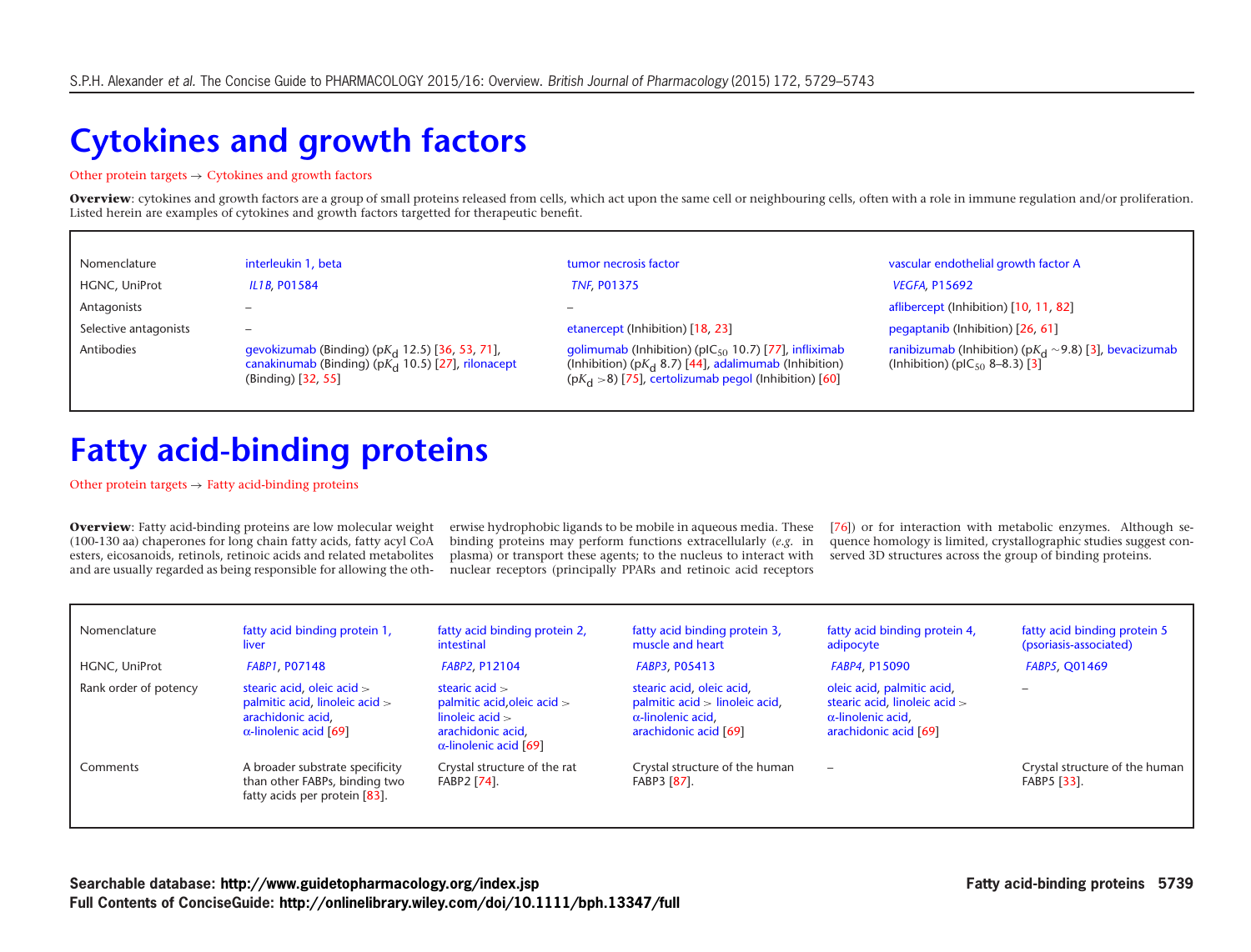### S.P.H. Alexander et al. The Concise Guide to PHARMACOLOGY 2015/16: Overview. British Journal of Pharmacology (2015) 172, 5729–5743

| Nomenclature<br>HGNC, UniProt | fatty acid binding protein 6,<br>ileal<br><b>FABP6, P51161</b> | brain<br><b>FABP7, 015540</b>          | fatty acid binding protein 7,                                                                                         | peripheral myelin protein 2<br><b>PMP2, P02689</b>                                            |                       | fatty acid binding protein 9,<br>testis<br>FABP9, Q0Z7S8                                                                                | fatty acid binding protein 12<br>FABP12, A6NFH5 |
|-------------------------------|----------------------------------------------------------------|----------------------------------------|-----------------------------------------------------------------------------------------------------------------------|-----------------------------------------------------------------------------------------------|-----------------------|-----------------------------------------------------------------------------------------------------------------------------------------|-------------------------------------------------|
| Comments                      | Able to transport bile acids [88].                             | FABP7 [4].                             | Crystal structure of the human                                                                                        | In silico modelling suggests that<br>FABP8 can bind both fatty acids<br>and cholesterol [50]. |                       | $\overline{\phantom{m}}$                                                                                                                |                                                 |
| Nomenclature                  | retinol binding protein 1,<br>cellular                         | retinol binding protein 2,<br>cellular |                                                                                                                       | retinol binding protein 3,<br>interstitial                                                    |                       | retinol binding protein 4,<br>plasma                                                                                                    | retinol binding protein 5,<br>cellular          |
| HGNC, UniProt                 | <b>RBP1, P09455</b>                                            | <b>RBP2, P50120</b>                    |                                                                                                                       | RBP3, P10745                                                                                  |                       | <b>RBP4, PO2753</b>                                                                                                                     | <b>RBP5, P82980</b>                             |
| Rank order of<br>potency      |                                                                | arachidonic acid [70]                  | stearic acid > palmitic acid, oleic acid,<br>linoleic acid, α-linolenic acid,                                         |                                                                                               |                       |                                                                                                                                         |                                                 |
| Nomenclature                  | retinol binding protein 7, cellular                            |                                        | retinaldehyde binding protein 1                                                                                       |                                                                                               |                       | cellular retinoic acid binding protein 1                                                                                                | cellular retinoic acid binding protein 2        |
| HGNC, UniProt                 | <b>RBP7, Q96R05</b>                                            |                                        | RLBP1, P12271                                                                                                         |                                                                                               | <b>CRABP1, P29762</b> |                                                                                                                                         | <b>CRABP2, P29373</b>                           |
| Rank order of potency         | $\overline{\phantom{m}}$                                       |                                        | 11-cis-retinal, 11-cis-retinol ><br>9-cis-retinal, 13-cis-retinal, 13-cis-retinol,<br>all-trans-retinal, retinol [14] |                                                                                               |                       | tretinoin > alitretinoin stearic acid ><br>palmitic acid, oleic acid, linoleic acid,<br>$\alpha$ -linolenic acid, arachidonic acid [70] | $\overline{\phantom{0}}$                        |

**Comments**: Although not tested at all FABPs, [BMS309403](http://www.guidetopharmacology.org/GRAC/LigandDisplayForward?ligandId=6735) exhibits high affinity for FABP4 (pIC50 8.8) compared to FABP3 or FABP5 (pIC50 <sup>&</sup>lt;6.6) [\[20,](http://www.ncbi.nlm.nih.gov/pubmed/17554340?dopt=AbstractPlus) [81\]](http://www.ncbi.nlm.nih.gov/pubmed/17502136?dopt=AbstractPlus). [HTS01037](http://www.guidetopharmacology.org/GRAC/LigandDisplayForward?ligandId=6736) is reported to interfere with FABP4 action [\[31\]](http://www.ncbi.nlm.nih.gov/pubmed/19754198?dopt=AbstractPlus). Multiple pseudogenes for the FABPs have been identified in the human genome.

### **Further Reading**

- Chmurzy«ska A. (2006) The multigene family of fatty acid-binding proteins (FABPs): function, structure and polymorphism. *J. Appl. Genet.* **47**: 39-48 [\[PMID:16424607\]](http://www.ncbi.nlm.nih.gov/pubmed/16424607?dopt=AbstractPlus)
- Furuhashi M *et al*. (2008) Fatty acid-binding proteins: role in metabolic diseases and potential as drug targets. *Nat Rev Drug Discov* **7**: 489-503 [\[PMID:18511927\]](http://www.ncbi.nlm.nih.gov/pubmed/18511927?dopt=AbstractPlus)
- Kralisch S *et al*. (2013) Adipocyte fatty acid binding protein: a novel adipokine involved in the pathogenesis of metabolic and vascular disease? *Diabetologia* **56**: 10-21 [\[PMID:23052058\]](http://www.ncbi.nlm.nih.gov/pubmed/23052058?dopt=AbstractPlus)

Schroeder F *et al*. (2008) Role of fatty acid binding proteins and long chain fatty acids in modulating

nuclear receptors and gene transcription. *Lipids* **43**: 1-17 [\[PMID:17882463\]](http://www.ncbi.nlm.nih.gov/pubmed/17882463?dopt=AbstractPlus)

- Storch J *et al*. (2010) Tissue-specific functions in the fatty acid-binding protein family. *J. Biol. Chem.* **285**: 32679-83 [\[PMID:20716527\]](http://www.ncbi.nlm.nih.gov/pubmed/20716527?dopt=AbstractPlus)
- Yamamoto T *et al*. (2009) Classification of FABP isoforms and tissues based on quantitative evaluation of transcript levels of these isoforms in various rat tissues. *Biotechnol. Lett.* **31**: 1695-701 [\[PMID:19565192\]](http://www.ncbi.nlm.nih.gov/pubmed/19565192?dopt=AbstractPlus)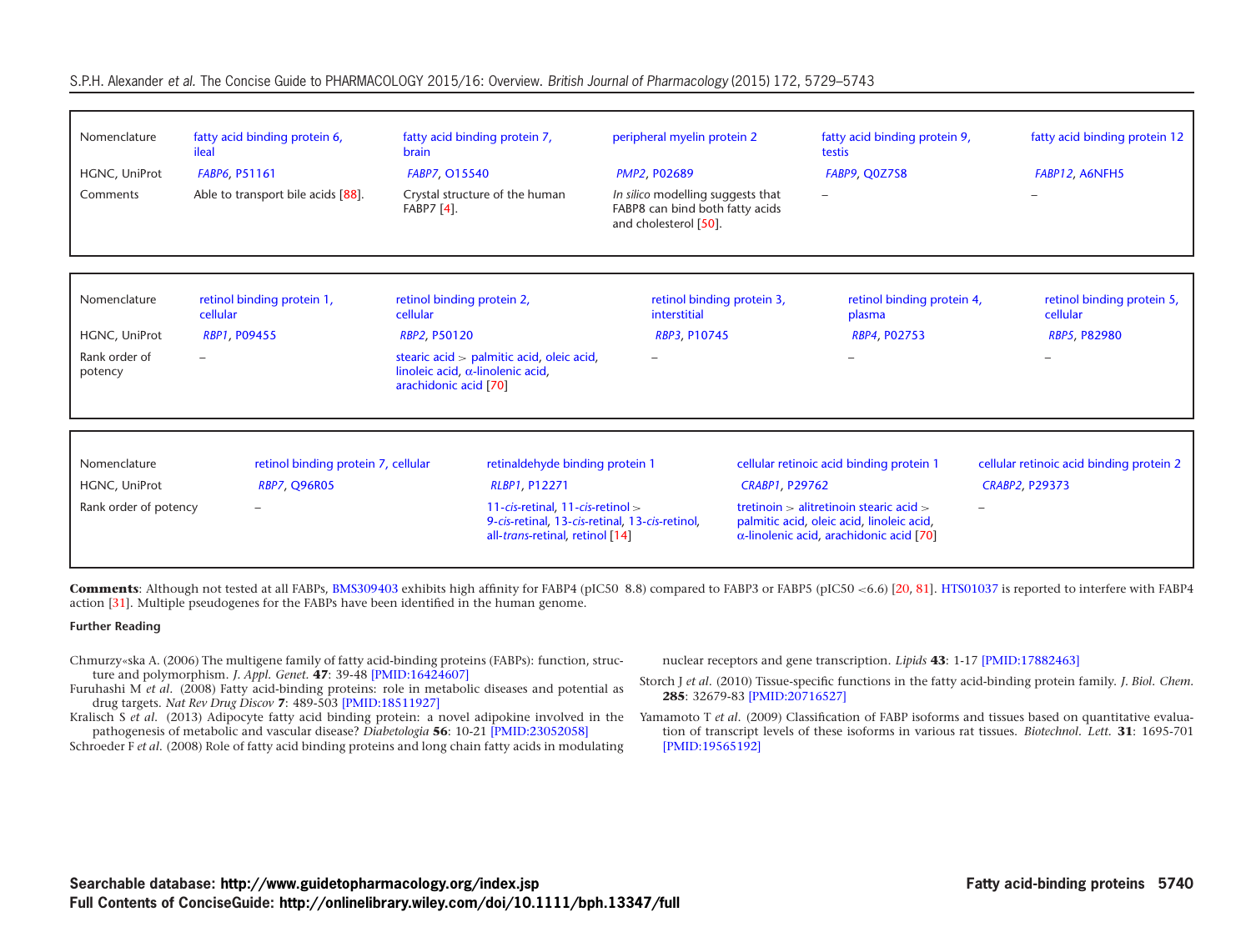# <span id="page-12-1"></span><span id="page-12-0"></span>**[Sigma receptors](http://www.guidetopharmacology.org/GRAC/FamilyDisplayForward?familyId=785)**

### [Other protein targets](#page-5-2)  $\rightarrow$  [Sigma receptors](#page-12-1)

**Overview**: Although termed 'receptors', the evidence for coupling through conventional signalling pathways is lacking. Initially described as a subtype of opioid receptors, there is only a modest pharmacological overlap and no structural convergence with the G protein-coupled receptors. A wide range of compounds, ranging from psychoactive agents to antihistamines, have been observed to bind to these sites, which appear to be intracellular.

| Nomenclature                   | sigma non-opioid intracellular receptor 1                                 | $\sigma$ 2                                                                                           |
|--------------------------------|---------------------------------------------------------------------------|------------------------------------------------------------------------------------------------------|
| HGNC, UniProt                  | <b>SIGMAR1, Q99720</b>                                                    | $\overline{\phantom{0}}$                                                                             |
| Agonists                       | $\overline{\phantom{a}}$                                                  | <b>PB-28</b> (pK <sub>i</sub> 8.3) [5], 1,3-ditolylguanidine (pK <sub>i</sub> 7.4) [45] – Guinea pig |
| (Sub)family-selective agonists | $(RS)$ -PPCC (p $K_i$ 8.8) [67]                                           | $\overline{\phantom{0}}$                                                                             |
| Selective agonists             | PRE-084 (pIC <sub>50</sub> 7.4) [80], (+)-SK&F10047                       |                                                                                                      |
| Antagonists                    | (-)-pentazocine                                                           | SM 21 (pIC <sub>50</sub> 7.2) [48]                                                                   |
| Selective antagonists          | NE-100 (pIC <sub>50</sub> 8.4) [62], BD-1047 (pIC <sub>50</sub> 7.4) [54] |                                                                                                      |
| Labelled ligands               | $[3H]$ pentazocine (Agonist)                                              | $[3H]$ -di-o-tolylguanidine (Agonist)                                                                |
| Comments                       | $\overline{\phantom{a}}$                                                  | There is no molecular correlate of the $\sigma$ 2 receptor.                                          |
|                                |                                                                           |                                                                                                      |

**Comments: [\(-\)-pentazocine](http://www.guidetopharmacology.org/GRAC/LigandDisplayForward?ligandId=1606) also shows activity at opioid receptors.** 

### **Further Reading**

- *macol. Biochem. Behav.* **84**: 644-55 [\[PMID:16962651\]](http://www.ncbi.nlm.nih.gov/pubmed/16962651?dopt=AbstractPlus)
- Guitart X *et al*. (2004) Sigma receptors: biology and therapeutic potential. *Psychopharmacology (Berl.)* de Medina P *et al*. (2011) Importance of cholesterol and oxysterols metabolism in the pharmacology **174**: 301-19 [\[PMID:15197533\]](http://www.ncbi.nlm.nih.gov/pubmed/15197533?dopt=AbstractPlus)
- Dubrovsky B. (2006) Neurosteroids, neuroactive steroids, and symptoms of affective disorders. *Phar-*Matsumoto RR *et al*. (2003) Sigma receptors: potential medications development target for anticocaine agents. *Eur. J. Pharmacol.* **469**: 1-12 [\[PMID:12782179\]](http://www.ncbi.nlm.nih.gov/pubmed/12782179?dopt=AbstractPlus)
	- of tamoxifen and other AEBS ligands. *Chem. Phys. Lipids* **164**: 432-7 [\[PMID:21641337\]](http://www.ncbi.nlm.nih.gov/pubmed/21641337?dopt=AbstractPlus)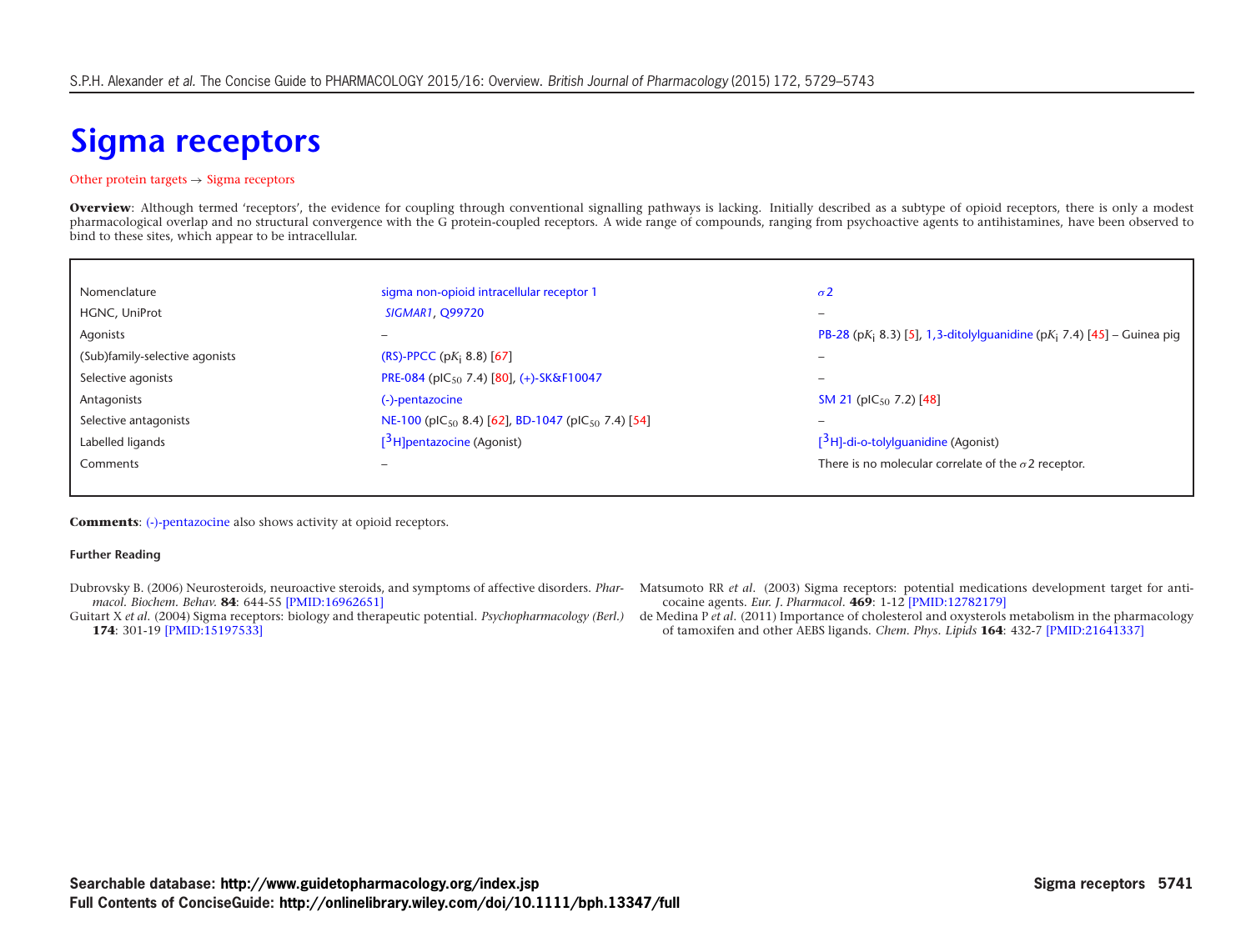# <span id="page-13-1"></span><span id="page-13-0"></span>**[Tubulins](http://www.guidetopharmacology.org/GRAC/FamilyDisplayForward?familyId=858)**

### [Other protein targets](#page-5-2)  $\rightarrow$  [Tubulins](#page-13-1)

**Overview**: Tubulins are a family of intracellular proteins most commonly associated with microtubules, part of the cytoskeleton. They are exploited for therapeutic gain in cancer chemotherapy as targets for agents derived from a variety of natural products: taxanes, colchicine and vinca alkaloids. These are thought to act primarily through β-tubulin, thereby interfering with the normal processes of tubulin polymer formation and disassembly.

| Nomenclature                     | tubulin, alpha 1a        | tubulin, alpha 4a        | tubulin, beta class I                                                                                                                                                                          | tubulin, beta 3 class III | tubulin, beta 4B class IVb | tubulin, beta 8 class VIII |
|----------------------------------|--------------------------|--------------------------|------------------------------------------------------------------------------------------------------------------------------------------------------------------------------------------------|---------------------------|----------------------------|----------------------------|
| HGNC, UniProt                    | TUBA1A,<br>Q71U36        | <b>TUBA4A, P68366</b>    | <b>TUBB, P07437</b>                                                                                                                                                                            | <b>TUBB3, Q13509</b>      | <b>TUBB4B, P68371</b>      | TUBB8, Q3ZCM7              |
| <b>Inhibitors</b>                | $\qquad \qquad$          | $\overline{\phantom{0}}$ | vinblastine ( $pIC_{50}$ 9), vincristine                                                                                                                                                       | $\overline{\phantom{0}}$  | $\overline{\phantom{0}}$   | $\overline{\phantom{a}}$   |
| (Sub)family-selective inhibitors | $\overline{\phantom{m}}$ |                          | eribulin (pIC $_{50}$ 8.2) [59], paclitaxel<br>(Mitotic cell cycle arrest in A431<br>cells) ( $pEC_{50}$ 8.1) [63], colchicine<br>( $pIC_{50}$ 8) [12], cabazitaxel,<br>docetaxel, ixabepilone | $\qquad \qquad -$         | $-$                        | $\overline{\phantom{a}}$   |

### **Further Reading**

- *Med Chem* **87**: 89-124 [\[PMID:25240869\]](http://www.ncbi.nlm.nih.gov/pubmed/25240869?dopt=AbstractPlus)
- Lu Y *et al.* (2012) An overview of tubulin inhibitors that interact with the colchicine binding site. Song Y *et al.* (2015) Post-translational modifications of tubulin: pathways to functional diversity of *Pharm. Res.* **29**: 2943-71 [\[PMID:22814904\]](http://www.ncbi.nlm.nih.gov/pubmed/22814904?dopt=AbstractPlus)
- Perdiz D *et al*. (2011) The ins and outs of tubulin acetylation: more than just a post-translational modification? *Cell. Signal.* **23**: 763-71 [\[PMID:20940043\]](http://www.ncbi.nlm.nih.gov/pubmed/20940043?dopt=AbstractPlus)
- Kaur R *et al*. (2014) Recent developments in tubulin polymerization inhibitors: An overview. *Eur J* Schappi JM *et al*. (2014) Tubulin, actin and heterotrimeric G proteins: coordination of signaling and structure. *Biochim. Biophys. Acta* **1838**: 674-81 [\[PMID:24071592\]](http://www.ncbi.nlm.nih.gov/pubmed/24071592?dopt=AbstractPlus)
	- microtubules. *Trends Cell Biol.* **25**: 125-36 [\[PMID:25468068\]](http://www.ncbi.nlm.nih.gov/pubmed/25468068?dopt=AbstractPlus)
	- Yu I *et al*. (2015) Writing and Reading the Tubulin Code. *J. Biol. Chem.* **290**: 17163-72 [\[PMID:25957412\]](http://www.ncbi.nlm.nih.gov/pubmed/25957412?dopt=AbstractPlus)